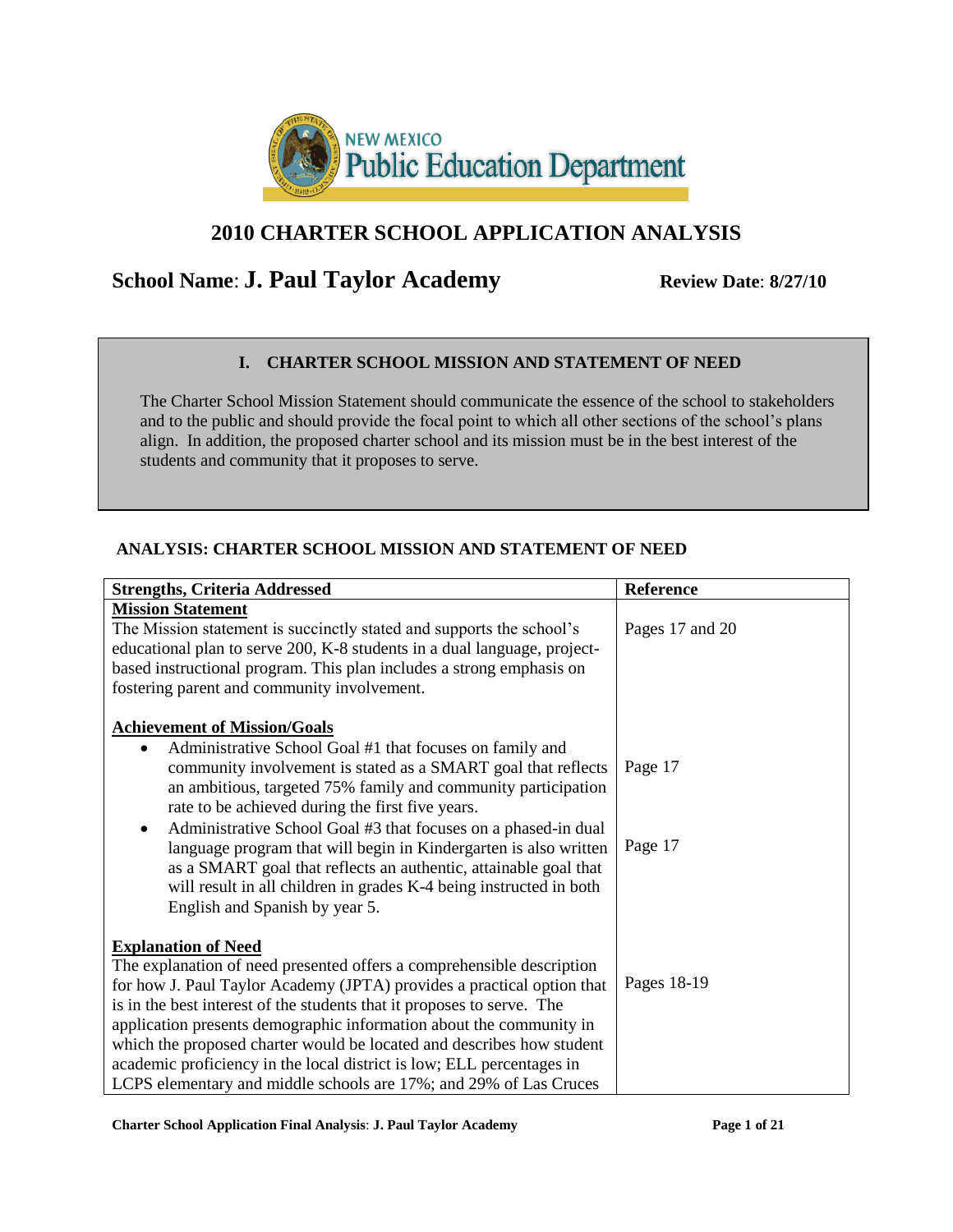| children live below the poverty level.                                         |                                |
|--------------------------------------------------------------------------------|--------------------------------|
| Criteria Not Sufficiently Addressed, Concerns & Additional<br><b>Questions</b> | <b>Reference</b>               |
| <b>Mission Statement</b>                                                       |                                |
| <b>Achievement of Mission/Goals</b>                                            |                                |
| Some of the criteria that will be used to measure Administrative<br>$\bullet$  | Page 17                        |
| School Goal #2 are provided, but significant detail that                       | [The applicant's written]      |
| identifies a clear metric to measure staff development results                 | response did not clarify what  |
| and time-specific/target dates for completion are missing. The                 | metrics that would quantify    |
| data to be collected is missing. Also, this goal fails to provide              | results from staff development |

clear measures in the areas of staff development for Project Based Learning, mastery based grading, and *Love and Logic*,

which was cited to help the School achieve its goal of

| $\bullet$ | increasing diversity.<br>Some of the criteria that will be used to measure Administrative<br>School Goal #4 are provided, but it fails to identify a clear<br>metric to measure increased student diversity that reflects the<br>ethnic and socio-economic diversity of Las Cruces. The data to<br>be collected is missing. | Page 17<br>[The applicant's written]<br>response satisfies the<br>concern.] |
|-----------|-----------------------------------------------------------------------------------------------------------------------------------------------------------------------------------------------------------------------------------------------------------------------------------------------------------------------------|-----------------------------------------------------------------------------|
|           | <b>Explanation of Need</b>                                                                                                                                                                                                                                                                                                  |                                                                             |

# **II. EDUCATIONAL PLAN**

The educational plan should describe who the school expects to serve; what the students will achieve; how they will achieve it; and how the school will evaluate performance. It should provide a clear picture of what a student who attends the school will experience in terms of educational climate, structure, materials, schedule, assessment and outcomes.

# **ANALYSIS: CURRICULUM FRAMEWORK**

l

| <b>Strengths, Criteria Addressed</b>                                        | Reference |
|-----------------------------------------------------------------------------|-----------|
| <b>Philosophy and Approach to Instruction</b>                               |           |
| The project-based, student-centered, hands-on learning program<br>$\bullet$ | Page 20   |
| that includes extensive parent involvement proposed in this                 |           |
| model will allow students to be fully engaged in their own                  |           |
| learning. Research supports this model to be effective when                 |           |
| used with similar student populations.                                      |           |
| The "phases of development progression chart" provided<br>$\bullet$         |           |
| reflects strong student inquiry, investigation, and problem                 | Page 21   |
| solving activities and further provides for individual student              |           |
| self-assessment of their learning. A strong PDSA (Plan, Do,                 |           |
| Study, Act) by each student of his/her project activities is also           |           |
|                                                                             |           |

*training/activities.]*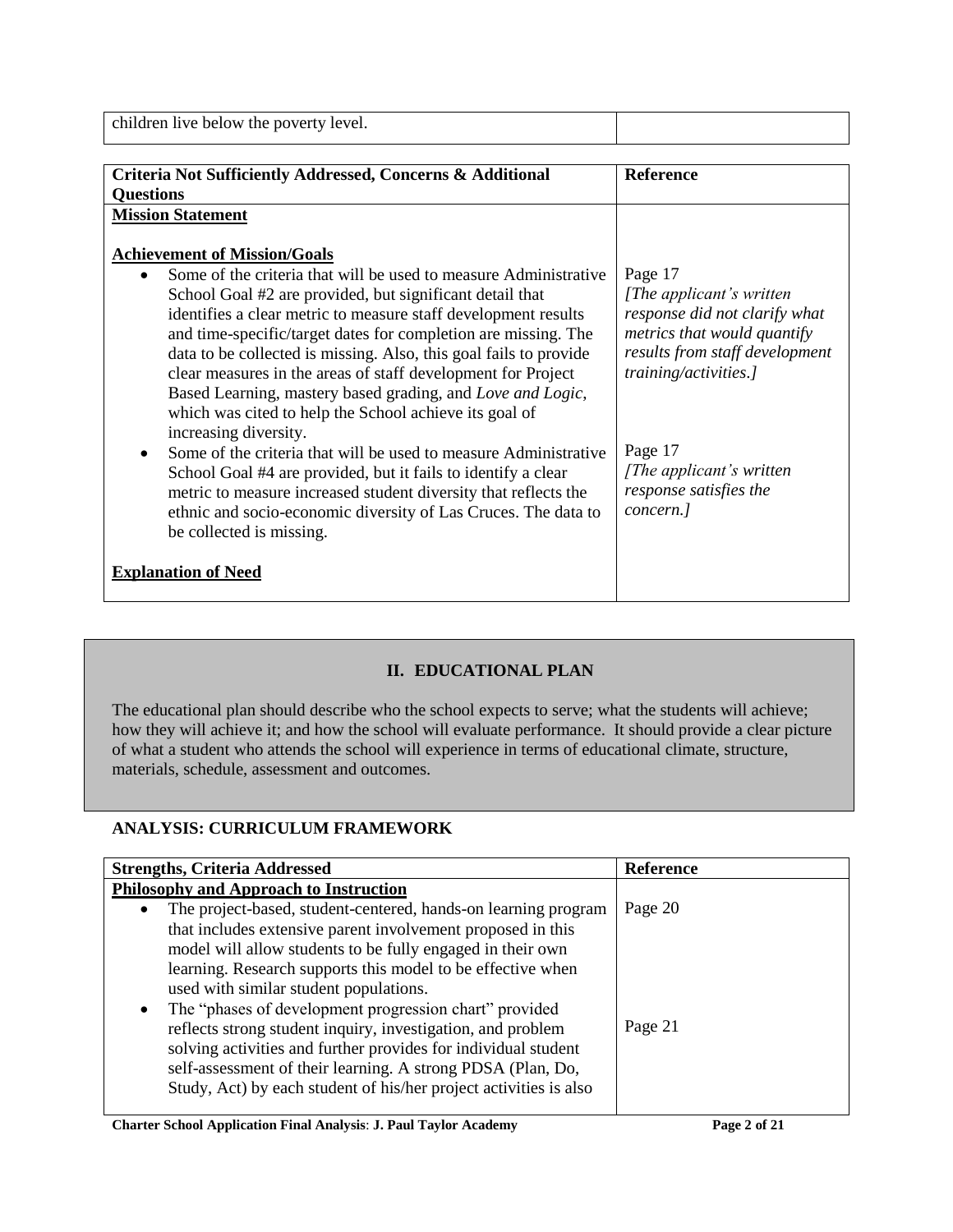| presented. This model fosters student responsibility and                  |             |
|---------------------------------------------------------------------------|-------------|
| accountability for learning.                                              |             |
|                                                                           |             |
|                                                                           |             |
|                                                                           |             |
| <b>Description of the Curriculum</b>                                      | Page 25     |
| The curriculum is focused on learning two languages and<br>$\bullet$      |             |
| familial involvement - to include expected attendance at                  |             |
| evening activities. The plan also includes community                      |             |
| integration through project-based learning with smaller class             |             |
| sizes. The curriculum is well-aligned to and supports the                 |             |
| school's mission.                                                         | Pages 28-39 |
|                                                                           |             |
| Sample curricula plans and schedule are provided to describe<br>$\bullet$ |             |
| the K-6 first project activities that reflect academic inquiries to       |             |
| guide instruction.                                                        | Pages 26-27 |
| Letters of support from NMSU indicate that their Music and<br>$\bullet$   |             |
| Human Performance, Dance and Recreation Departments will                  |             |
| help facilitate Music, Art and PE at JPTA.                                |             |
| Professional development accompanying the language arts<br>$\bullet$      | Page 45     |
| materials is designed to address teaching in a dual language              |             |
| program. Three days of staff development at the start of each             |             |
| school year; monthly staff development plus weekly extended               |             |
| days for curriculum meetings are cited.                                   |             |
| The Head Administrator will attend a national Project-Based<br>$\bullet$  | Pages 45-46 |
| Learning conference to guide the process of training staff in             |             |
| addition to training by company representatives, DVD, and                 |             |
| online.                                                                   |             |
|                                                                           |             |
| <b>Alignment with NM Standards</b>                                        |             |
|                                                                           |             |
| <b>Strategies and Methods</b>                                             |             |
| Purchased series, such as Scott Foresman Reading/Language                 | Page 42     |
| Arts and Math will be enriched with computer activities, plays,           |             |
| musical applications, projects, and newspaper.                            |             |
| Students will be clustered according to the standards and<br>$\bullet$    |             |
| benchmarks they need to master, regardless of grade levels.               | Page 42     |
| Afternoon block will be project based learning; students will             |             |
| apply their academic skills in multi-grade projects.                      | Page 43     |
| Direct instruction and computer-based instruction will be used            |             |
| in math and language arts.                                                |             |

| Criteria Not Sufficiently Addressed, Concerns & Additional<br><b>Questions</b>                                                                                                                                                                                                               | <b>Reference</b>                                                                 |
|----------------------------------------------------------------------------------------------------------------------------------------------------------------------------------------------------------------------------------------------------------------------------------------------|----------------------------------------------------------------------------------|
| Philosophy and Approach to Instruction                                                                                                                                                                                                                                                       |                                                                                  |
| Significant detail and important additional information are<br>$\bullet$<br>missing to explain how the curriculum will focus on mastery of<br>basic competencies, what these competencies are, for which<br>grades/courses/subjects, and what evidence will exist to<br>demonstrate mastery. | Pages 20, 25<br>[The applicant's written]<br>response satisfies the<br>concern.] |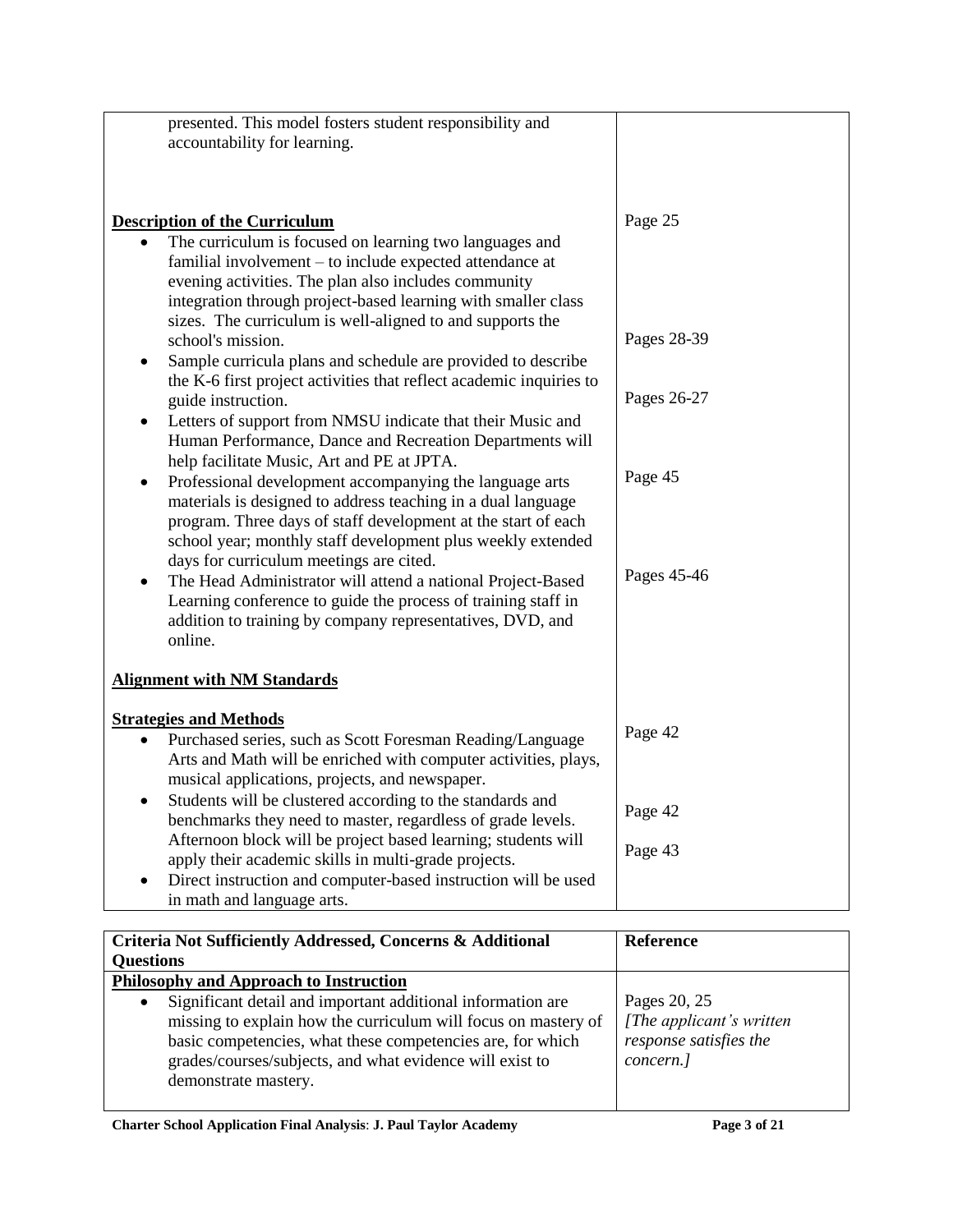| Significant detail and important additional information are<br>missing to explain how this school's dual language program<br>will embrace a full Bilingual Program to include transition,<br>maintenance, etc.<br>The philosophy and approach to instruction described in this<br>application lack significant detail and focus on the instructional<br>delivery of Science, Health, Social Studies, PE, Music, and<br>Arts.                                                                                                                                                                                                  | Page 23<br>[The applicant's written]<br>response satisfies the<br>concern.]<br>Pages 42-44<br>[The applicant's written<br>response satisfies the<br>concern.] |
|-------------------------------------------------------------------------------------------------------------------------------------------------------------------------------------------------------------------------------------------------------------------------------------------------------------------------------------------------------------------------------------------------------------------------------------------------------------------------------------------------------------------------------------------------------------------------------------------------------------------------------|---------------------------------------------------------------------------------------------------------------------------------------------------------------|
|                                                                                                                                                                                                                                                                                                                                                                                                                                                                                                                                                                                                                               |                                                                                                                                                               |
| <b>Description of the Curriculum</b><br>Significant and meaningful detail is lacking about the<br>$\bullet$<br>curriculum for grades 4-8 and it is not clear how all classes will<br>be taught by an appropriately licensed/certified teacher of<br>record. The application does not explain how grades 4-8 will<br>be instructed in the following required subject areas:<br>communication skills, New Mexico History, geography, health<br>education, and PE. The NMSU letter of support suggests that<br>pre-service teachers may be teaching Music and PE, courses<br>which require a highly-qualified, licensed teacher. | Pages 34-39 and Pages 26-27<br>[The applicant's written]<br>response satisfies the<br>concern.]                                                               |
| The curricula descriptions and implementation plan for required<br>$\bullet$<br>Science, Health, and Social Studies curricula address some of<br>the criteria but lack meaningful detail and require important<br>additional information to be reasonably comprehensive.<br>Curricula descriptions for elective courses are missing. A Dual<br>Language curriculum is missing.                                                                                                                                                                                                                                                | Pages 28-39 and 43<br>[The applicant's written]<br>response satisfies the<br>concern.]                                                                        |
| The description of teacher/staff professional development lacks<br>significant detail and important information to indicate what<br>Science, Health, and Social Studies training opportunities,<br>expectations, and methodologies for including these subject<br>areas in the project-based components of this School's proposed<br>educational program will be.                                                                                                                                                                                                                                                             | Pages 45-46<br>[The applicant's written<br>response satisfies the<br>concern.]                                                                                |
| Teacher professional development to address training for<br>delivering computer-based instruction is missing.                                                                                                                                                                                                                                                                                                                                                                                                                                                                                                                 | Pages 45-46<br>[The applicant's written]<br>response does not clarify what<br>PD for delivering computer-<br>based instruction may be                         |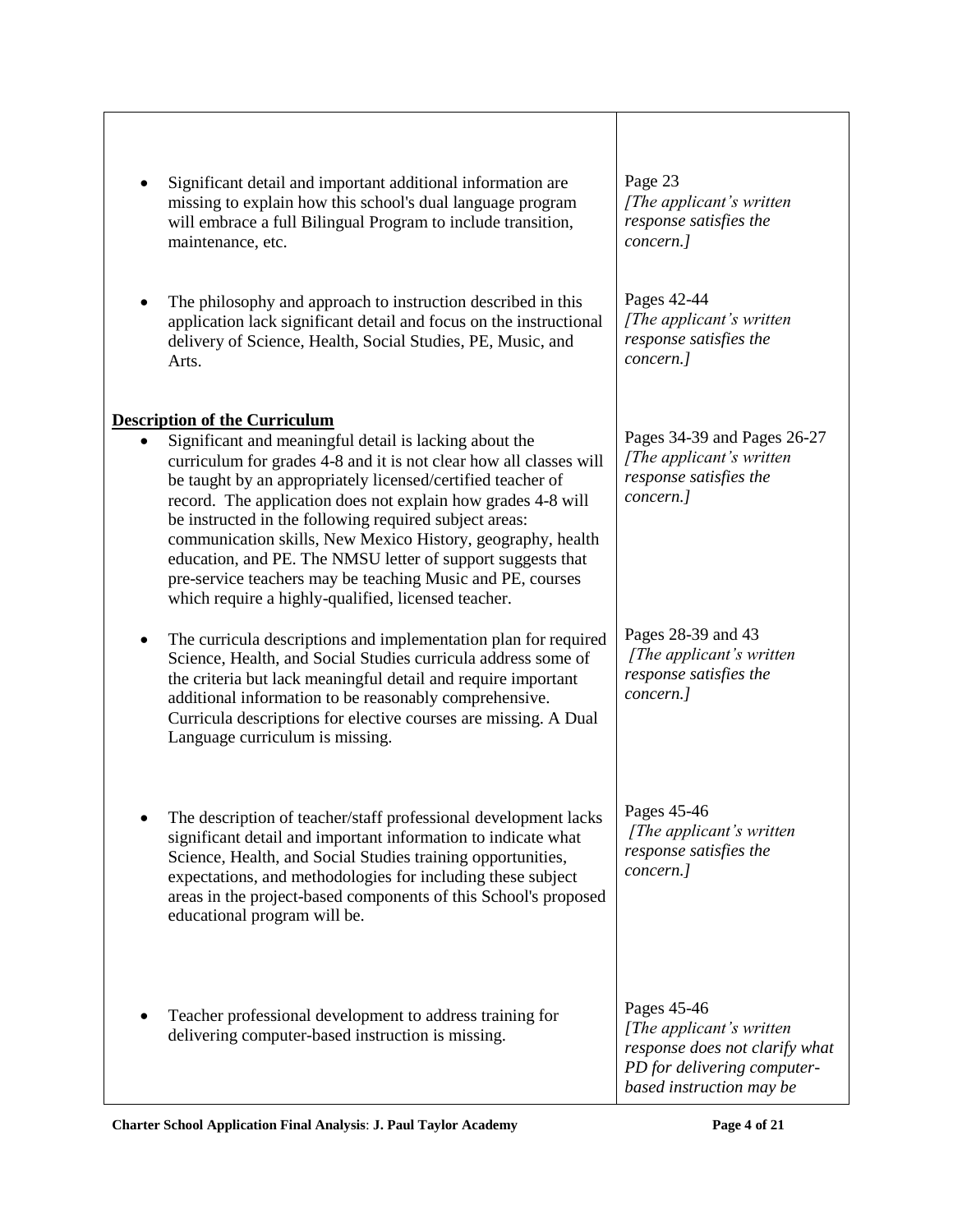|                                                                                                                                                                                                                                                                                                                                     | offered and does not clearly<br>specify when and how students<br>will learn needed basic<br>computer skills to assist them<br>in completing all aspects of<br>their projects, particularly,<br>basic keying skills to key<br>reports of all types and needed<br>skills to complete computer-<br>based instruction lessons.] |
|-------------------------------------------------------------------------------------------------------------------------------------------------------------------------------------------------------------------------------------------------------------------------------------------------------------------------------------|-----------------------------------------------------------------------------------------------------------------------------------------------------------------------------------------------------------------------------------------------------------------------------------------------------------------------------|
| Curricula for elective courses/programs, such as music, art, and<br>computers/technology are missing.                                                                                                                                                                                                                               | Pages 28-39<br>[The applicant's written]<br>response satisfies the<br>concern.]                                                                                                                                                                                                                                             |
| This section has omitted information and significant detail to<br>describe how the school will comply with developing required<br>Next Step Plans for 8th grade students.                                                                                                                                                           | Page 42<br>[The applicant's written]<br>response concurs that they<br>omitted Next Steps Plans and<br>provides new information.]                                                                                                                                                                                            |
| <b>Alignment with NM Standards</b><br>This plan lacks meaningful detail to clearly demonstrate how the<br>creative, student-driven projects will be developed and aligned to meet<br>all required K-8 grade-level and course NM content and performance<br>standards.                                                               | Page 39-42<br>[The applicant's written]<br>response satisfies the<br>concern.]                                                                                                                                                                                                                                              |
| <b>Strategies and Methods</b><br>The plan cites that the afternoon block will provide for the<br>development of science, health, social studies, and arts<br>standards and benchmarks. Significant detail is lacking to<br>describe the specific strategies and methods to be used and how<br>cross-subject integration will occur. | Page 42<br>[The applicant's written]<br>response satisfies the<br>concern.]                                                                                                                                                                                                                                                 |
| The strategies and methods for delivering the dual language<br>component within this educational plan lack significant detail.                                                                                                                                                                                                      | Page 42<br>[The applicant's written<br>response satisfies the<br>concern.]                                                                                                                                                                                                                                                  |
| Strategies and methods for the instructional delivery in the                                                                                                                                                                                                                                                                        | Page 42                                                                                                                                                                                                                                                                                                                     |

**Charter School Application Final Analysis**: **J. Paul Taylor Academy Page 5 of 21**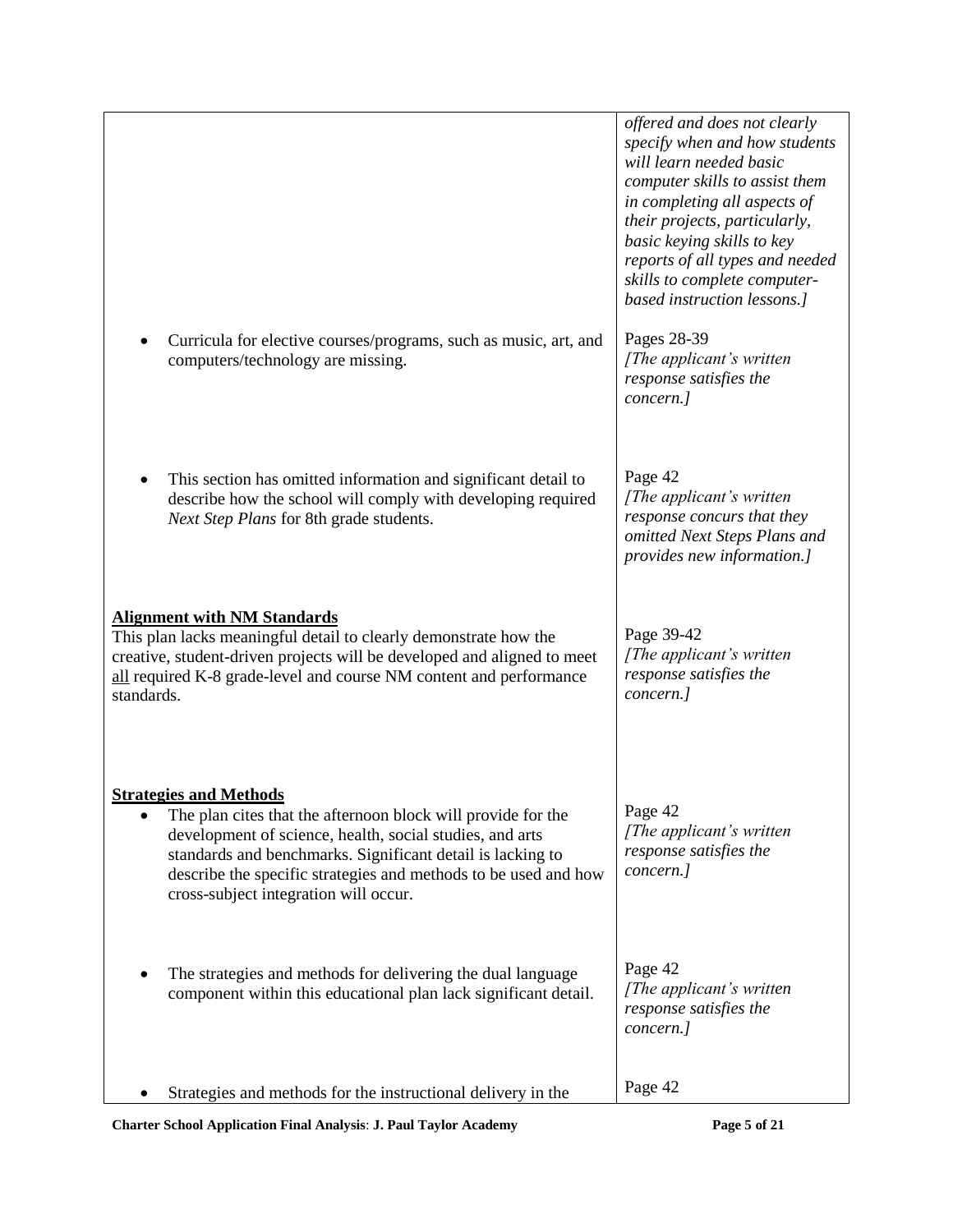| multi-grade level student groupings' lack meaningful detail and   [The applicant's written |                               |
|--------------------------------------------------------------------------------------------|-------------------------------|
| require important additional information to be reasonably                                  | $\mid$ response satisfies the |
| comprehensive.                                                                             | concern. l                    |

# **ANALYSIS: EDUCATIONAL PROGRAM**

| <b>Strengths, Criteria Addressed</b>                                                                                         | <b>Reference</b> |
|------------------------------------------------------------------------------------------------------------------------------|------------------|
| Length of School Day and School Year                                                                                         |                  |
| Grade Levels, Class Size and Projected Enrollment<br>Grade levels will be K-8 with an enrollment cap of 180; the school will | Page 46          |
| open with grades K-6 and phase in grades 7 and 8 in years 2 and 3                                                            |                  |
| respectively. Class size will be 20 per class.                                                                               |                  |
| <b>Graduation Requirements (if applicable)</b>                                                                               |                  |
| Not applicable.                                                                                                              |                  |

| Criteria Not Sufficiently Addressed, Concerns & Additional                                                                                                                                                                                                                                                                                                                                                                                              | <b>Reference</b>                                                            |
|---------------------------------------------------------------------------------------------------------------------------------------------------------------------------------------------------------------------------------------------------------------------------------------------------------------------------------------------------------------------------------------------------------------------------------------------------------|-----------------------------------------------------------------------------|
| <b>Ouestions</b>                                                                                                                                                                                                                                                                                                                                                                                                                                        |                                                                             |
| <b>Length of School Day and School Year</b><br>"Additional enrichment will be offered during the spring and fall breaks<br>at a minimal cost to families." Clarification is needed as to whether this<br>enrichment course/program will be required per the teacher, curriculum,<br>and/or students' IEP, or remediation plans or if this enrichment will be<br>a voluntary learning opportunity that students and parents choose to<br>participate in. | Page 46<br>[The applicant's written]<br>response satisfies the<br>concern.] |
| <b>Grade Levels, Class Size and Projected Enrollment</b><br><b>Graduation Requirements (if applicable)</b><br>Not applicable.                                                                                                                                                                                                                                                                                                                           |                                                                             |

# **ANALYSIS: STUDENT PERFORMANCE EXPECTATIONS**

| <b>Strengths, Criteria Addressed</b>                                                                                                        | Reference          |
|---------------------------------------------------------------------------------------------------------------------------------------------|--------------------|
| <b>Student-centered SMART Goals</b>                                                                                                         |                    |
| <b>Alignment</b><br>Goals to support the dual language and project-based components of the<br>school's mission statement reflect alignment. | Pages 17 and 47-48 |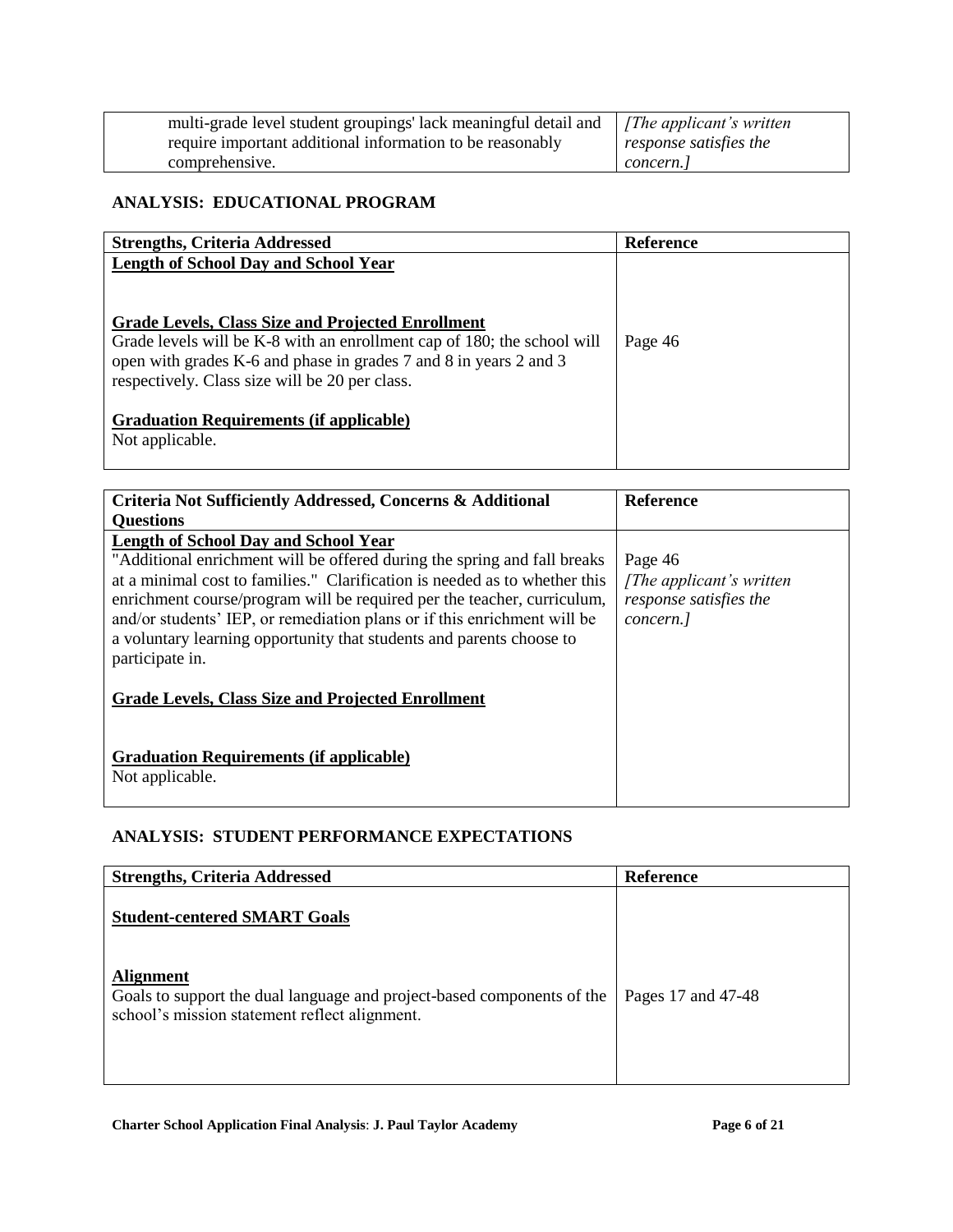| Criteria Not Sufficiently Addressed, Concerns & Additional<br><b>Questions</b>                                                                                                                                                                                                                                                                                                                 | <b>Reference</b>                                                                                                                 |
|------------------------------------------------------------------------------------------------------------------------------------------------------------------------------------------------------------------------------------------------------------------------------------------------------------------------------------------------------------------------------------------------|----------------------------------------------------------------------------------------------------------------------------------|
| <b>Student-centered SMART Goals</b>                                                                                                                                                                                                                                                                                                                                                            |                                                                                                                                  |
| The goals identified on pages 47 and 48 lack clearly defined<br>$\bullet$<br>quantitative expectations that are measureable. Student<br>quantitative performance data for project based expectations is<br>not defined.                                                                                                                                                                        | Pages 47-48<br>[The applicant's written]<br>response satisfies the<br>concern.]                                                  |
| Goal #1 provides metrics to measure some of the identified<br>expectations. "Continuous progress" is not clearly defined.                                                                                                                                                                                                                                                                      | Page 47<br>[The applicant's written]<br>response satisfies the<br>concern.]                                                      |
| Goal #2 provides metrics to measure some of the identified<br>expectations. "Consistent progress" is not clearly defined, and<br>only expected growth for 25% of those children acquiring<br>Spanish in the dual language program is identified, thus lacking<br>meaningful detail to address expectations for the majority of the<br>students acquiring Spanish in the dual language program. | Page 48<br>[The applicant's written]<br>response satisfies the<br>concern.]                                                      |
| Goal #3 fails to provide adequate metrics to measure "student"<br>ownership" of their learning, and metrics/rubrics to assess their<br>"project-based" materials/presentations are also missing                                                                                                                                                                                                | Page 48<br>[The applicant's written]<br>response does not clarify clear<br>metrics to measure student<br>ownership of learning.] |
| <b>Alignment</b>                                                                                                                                                                                                                                                                                                                                                                               |                                                                                                                                  |

# **ANALYSIS: PLAN FOR EVALUATING STUDENT PERFORMANCE**

| <b>Strengths, Criteria Addressed</b>                                                                                                                                                                                                                                                                                                                                                                              | <b>Reference</b> |
|-------------------------------------------------------------------------------------------------------------------------------------------------------------------------------------------------------------------------------------------------------------------------------------------------------------------------------------------------------------------------------------------------------------------|------------------|
| <b>Types of Assessments</b>                                                                                                                                                                                                                                                                                                                                                                                       |                  |
| <i>Short-cycle assessments</i> to be used: Dynamic Indicators of<br>٠<br>Basic Early Literacy Skills (DIBELS) for Language Arts;<br>Developmental Reading Assessment (DRA); writing portfolios;<br>pre- and post-math tests from Scott Foresman materials and<br>teacher tests; and teacher created assessments and rubrics for<br>science and social studies projects.<br>Summative assessment to be used: NMSBA | Page 48          |
| <b>Timeline for Achievement</b><br>At the end of the first year, 75% of students will demonstrate a gain of<br>one or more year's academic growth and continue to obtain a minimum                                                                                                                                                                                                                                | Page 49          |

**Charter School Application Final Analysis**: **J. Paul Taylor Academy Page 7 of 21**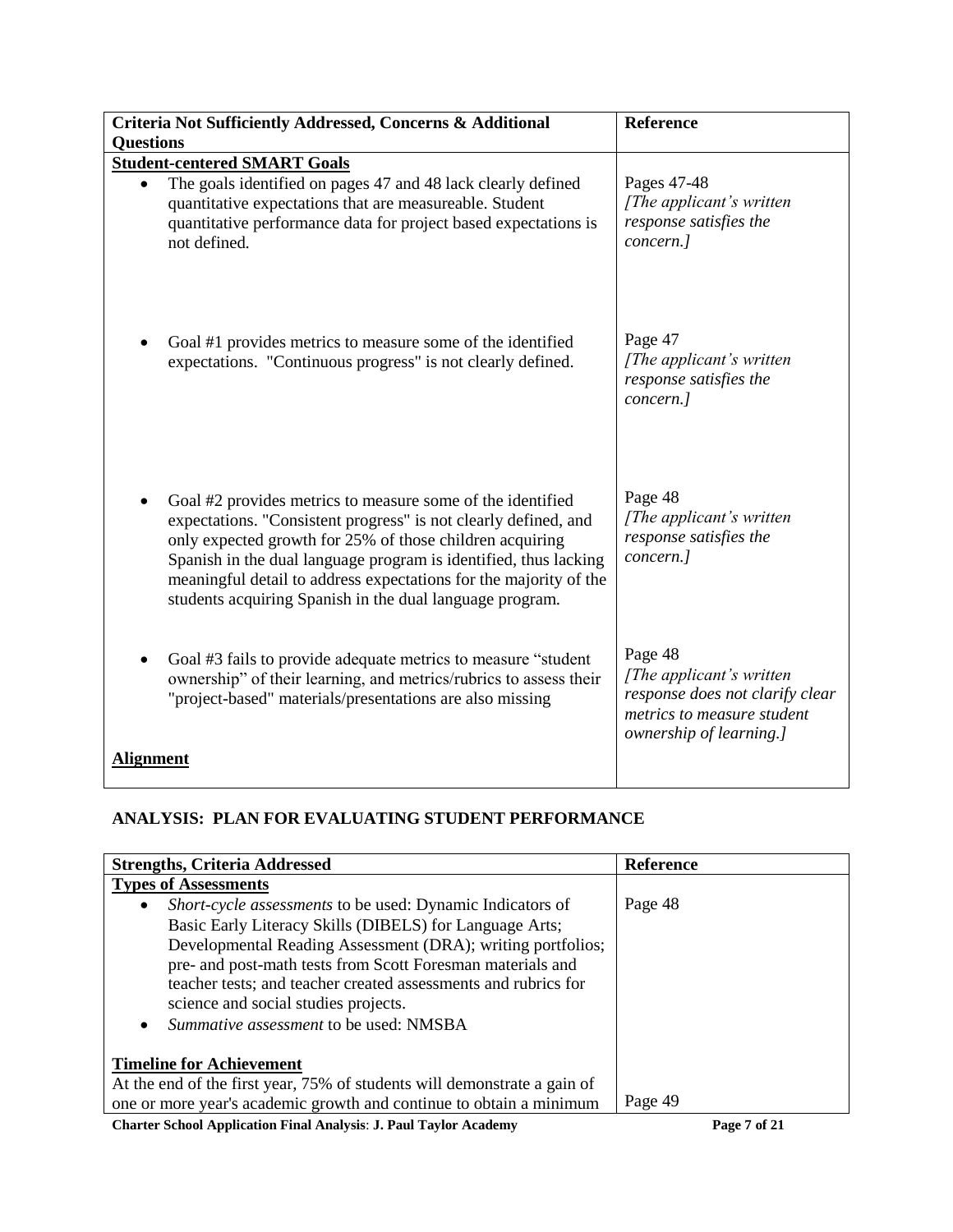| of one year's academic progress each successive year through year 5.                                   |         |
|--------------------------------------------------------------------------------------------------------|---------|
| <b>Corrective Action</b><br>NM Three Tier plan for implementation of SAT will be used.                 | Page 49 |
| <b>Remediation</b>                                                                                     |         |
| <b>Additional Assessments</b><br>Short-term assessments as identified above are cited in this section. | Page 50 |
| <b>Documentation and Reporting</b>                                                                     |         |
|                                                                                                        |         |

| Criteria Not Sufficiently Addressed, Concerns & Additional                                                                                                                                                                                                                                                                                                                                                                                                                            | <b>Reference</b>                                                                                                                                                                                                                                              |
|---------------------------------------------------------------------------------------------------------------------------------------------------------------------------------------------------------------------------------------------------------------------------------------------------------------------------------------------------------------------------------------------------------------------------------------------------------------------------------------|---------------------------------------------------------------------------------------------------------------------------------------------------------------------------------------------------------------------------------------------------------------|
| <b>Questions</b>                                                                                                                                                                                                                                                                                                                                                                                                                                                                      |                                                                                                                                                                                                                                                               |
| <b>Types of Assessments</b><br>The application does not identify how other learning results/projects,<br>such as portfolios, Power Points, display boards, plays, songs,<br>stories/books, art works, and other tangible creations, will be assessed.<br>Significant detail is lacking about proficiency expectations for grades<br>K-8 that present a well-articulated plan for what students should know<br>and be able to do.<br><b>Timeline for Achievement</b>                   | Pages 48-49<br>[The applicant's written]<br>response specifies that rubrics<br>will be developed to assess<br>other results/projects.<br>However, the applicant's<br>written response does not<br>clarify the proficiency<br>expectations for grades $K-8$ .] |
| <b>Corrective Action</b>                                                                                                                                                                                                                                                                                                                                                                                                                                                              |                                                                                                                                                                                                                                                               |
| <b>Remediation</b><br>The application fails to identify what entry level tests will be used to<br>assess a student's need for remediation and how remediation groupings<br>will be determined. This section addresses some of the criteria but<br>lacks meaningful detail and requires important additional information to<br>identify how placement level decisions will be made and what criteria<br>will be used for student placement decisions.<br><b>Additional Assessments</b> | Page 50<br>[The applicant's written]<br>response satisfies the<br>concern.]                                                                                                                                                                                   |
| <b>Documentation and Reporting</b><br>Some of the criteria is addressed in this section, but it lacks meaningful<br>detail and requires additional important information to address what<br>documentation and reporting will be implemented to apprise parents<br>and guardians of all types of evaluative/assessment opportunities that<br>will be conducted, such as, short-cycle assessment results, NMSBA<br>results, weekly, quarterly, semester, event- and/or class-generated  | Page 50<br>[The applicant's written]<br>response satisfies the<br>concern.]                                                                                                                                                                                   |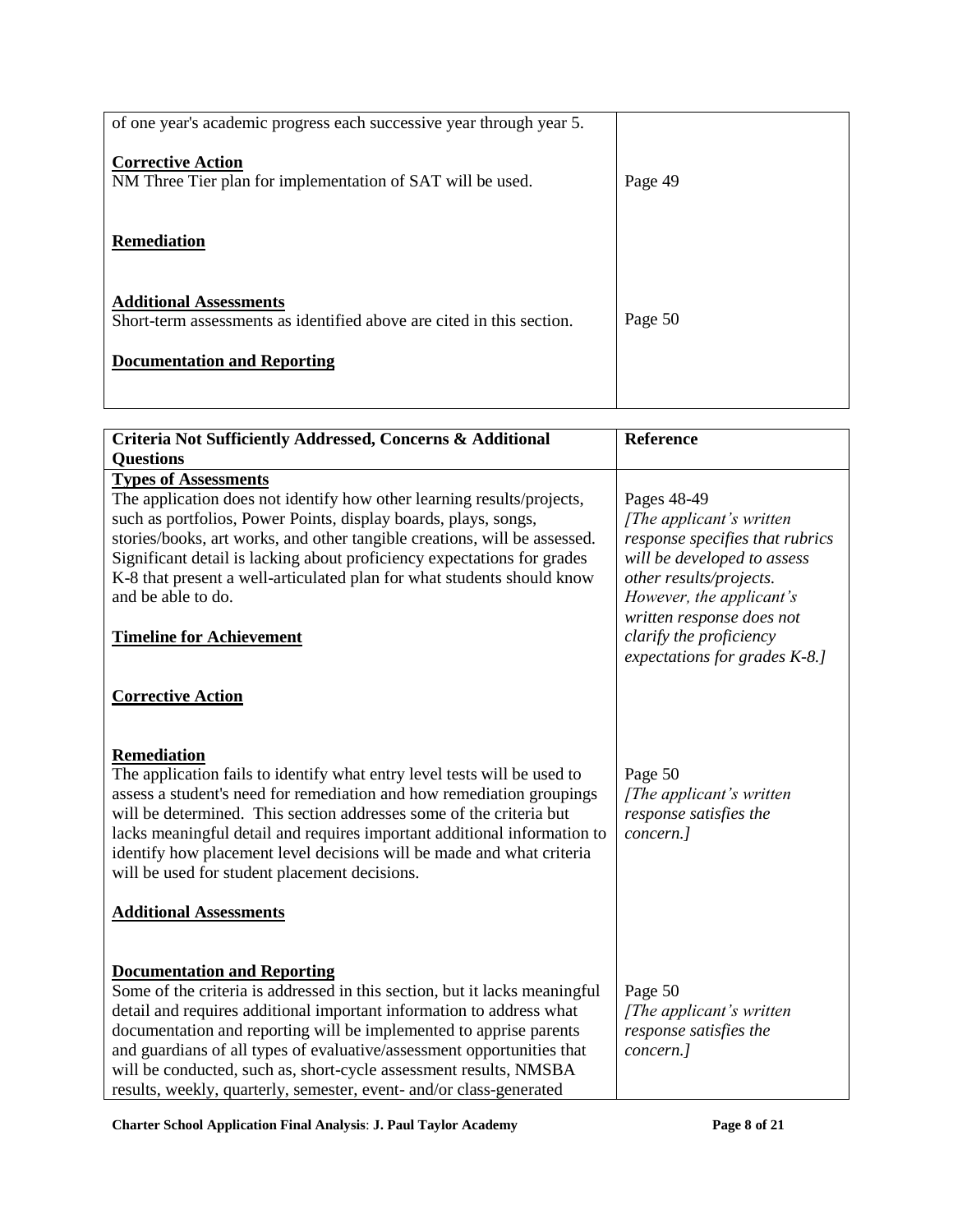| assessments, report cards, project assessments, etc. Overall, how the      |  |
|----------------------------------------------------------------------------|--|
| school will inform parents about periodic, cyclical student data, data for |  |
| placement, progress, and achievement are missing in this plan.             |  |
|                                                                            |  |

# **ANALYSIS: SPECIAL POPULATIONS**

| <b>Strengths, Criteria Addressed</b>                                                                                                                                                                                                                     | <b>Reference</b> |
|----------------------------------------------------------------------------------------------------------------------------------------------------------------------------------------------------------------------------------------------------------|------------------|
| <b>Modifications to meet Individual Student Needs</b><br>The application demonstrates an understanding of the multi-disciplinary<br>team responsibilities to provide an appropriate least restrictive<br>environment to students with IEPs.              | Pages 52-53      |
| <b>Outline of Special Education Plan</b><br>The application describes the special education referral process and how<br>students with potential learning barriers will be assessed.                                                                      | Page 53          |
| <b>Access to Ancillary Services</b><br>The applicant indicates that the school will contract for ancillary<br>services and indicates that these individuals will participate in the<br>decisions made for students for whom they are providing services. | Page 53          |

| Criteria Not Sufficiently Addressed, Concerns & Additional                                                                                                                                                                                                                                                                                                                                                                                                                                | <b>Reference</b>                                                                               |
|-------------------------------------------------------------------------------------------------------------------------------------------------------------------------------------------------------------------------------------------------------------------------------------------------------------------------------------------------------------------------------------------------------------------------------------------------------------------------------------------|------------------------------------------------------------------------------------------------|
| <b>Questions</b>                                                                                                                                                                                                                                                                                                                                                                                                                                                                          |                                                                                                |
| <b>Modifications to meet Individual Student Needs</b>                                                                                                                                                                                                                                                                                                                                                                                                                                     |                                                                                                |
| This section lacks significant detail and requires additional important<br>information to be reasonably comprehensive regarding students<br>identified with special needs in various special education categories<br>and/or service levels such as minimum, moderate, or maximum.<br>Significant detail and important additional information are also needed<br>about the delivery model, pull-out model, diagnoses, transitioning of<br>students, and the least restrictive environment. | Pages 52-53<br>[The applicant's written]<br>response does not clarify the<br>delivery models.] |
| <b>Outline of Special Education Plan</b><br>Significant detail and procedures for Special Education Placements,<br>student modifications, and curriculum delivery are missing. Significant<br>detail and important additional information to address the school's plans<br>for full inclusion are missing.                                                                                                                                                                                | Page 53<br>[The applicant's written]<br>response satisfies the<br>concern.]<br>Page 53         |
|                                                                                                                                                                                                                                                                                                                                                                                                                                                                                           | [The applicant's written]<br>response satisfies the<br>concern.]                               |
| <b>Access to Ancillary Services</b><br>The application fails to describe the types of ancillary services that may<br>be provided.                                                                                                                                                                                                                                                                                                                                                         |                                                                                                |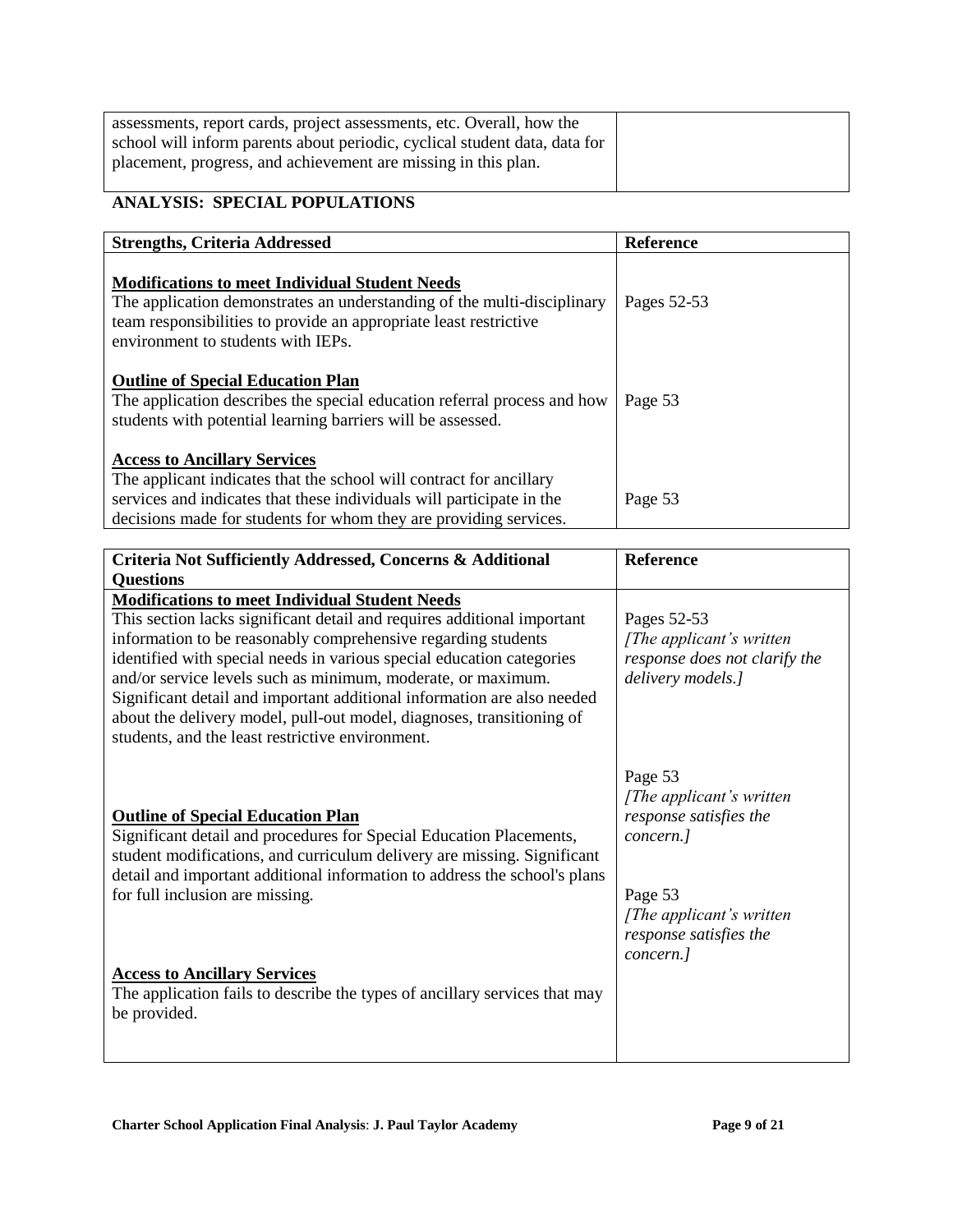## **III. FINANCIAL PLAN**

The Financial Plan should provide a description of how the school leadership intends to manage the school's finances, including assurances that public funds will be used appropriately and in compliance with all applicable federal and state requirements and laws. It should present a clear picture of the school's financial viability including the soundness of revenue projections; expenditure requirements; and how well the school's budget aligns with and supports implementation of the mission and educational plan.

### **ANALYSIS: BUDGET**

| <b>Strengths, Criteria Addressed</b>                                                                                                                                                                                                                                                                                                | <b>Reference</b> |
|-------------------------------------------------------------------------------------------------------------------------------------------------------------------------------------------------------------------------------------------------------------------------------------------------------------------------------------|------------------|
| <b>Revenue Projection Form 910B5</b>                                                                                                                                                                                                                                                                                                |                  |
| Applicant submitted the completed 910B5.                                                                                                                                                                                                                                                                                            | Appendix C       |
| 5-Year Budget Plan                                                                                                                                                                                                                                                                                                                  |                  |
| <b>Revenue and Expenditure Assumptions</b>                                                                                                                                                                                                                                                                                          |                  |
|                                                                                                                                                                                                                                                                                                                                     | Pages 54-55      |
| the charter term. Explanation of salaries and contracted services                                                                                                                                                                                                                                                                   |                  |
| are detailed.                                                                                                                                                                                                                                                                                                                       |                  |
|                                                                                                                                                                                                                                                                                                                                     |                  |
| <b>Revenue Sources Other Than SEG Funds</b><br>Instructional Material funds and PSCOC lease reimbursement funds are<br>included in this section.                                                                                                                                                                                    | Page 56          |
| <b>Expenditure Assumptions for Other Than SEG Funds</b>                                                                                                                                                                                                                                                                             |                  |
| Plans for expending the PSCOC lease funds and textbook allotments are                                                                                                                                                                                                                                                               | Page 56          |
|                                                                                                                                                                                                                                                                                                                                     |                  |
|                                                                                                                                                                                                                                                                                                                                     |                  |
|                                                                                                                                                                                                                                                                                                                                     |                  |
| Budget narrative discusses spending priorities for each year of<br>Spending priorities align with the mission and educational plan.<br>provided. Mention of purchasing instructional materials, classroom<br>furniture, and equipment with planning year funds is noted in this<br>section but not cited as a revenue source above. |                  |

| Criteria Not Sufficiently Addressed, Concerns & Additional<br><b>Questions</b>                                                                                                                                                                          | <b>Reference</b>                                                                                                                                                                            |
|---------------------------------------------------------------------------------------------------------------------------------------------------------------------------------------------------------------------------------------------------------|---------------------------------------------------------------------------------------------------------------------------------------------------------------------------------------------|
| <b>Revenue Projection Form 910B5</b><br>5-Year Budget Plan                                                                                                                                                                                              |                                                                                                                                                                                             |
| The planned salary calculation for the Principal for years 2-5 is below<br>the required Principal salary level per NM statute. Also, the school has<br>underfunded the Principal's salary for years 2-5 in its 5-year operating<br>budget calculations. | Page 55 and Appendix D<br>[The applicant's written]<br>response cites their<br>misinterpretation of NM<br>statute as the reason for the<br>noncompliant principal salary<br>for years 2-5.1 |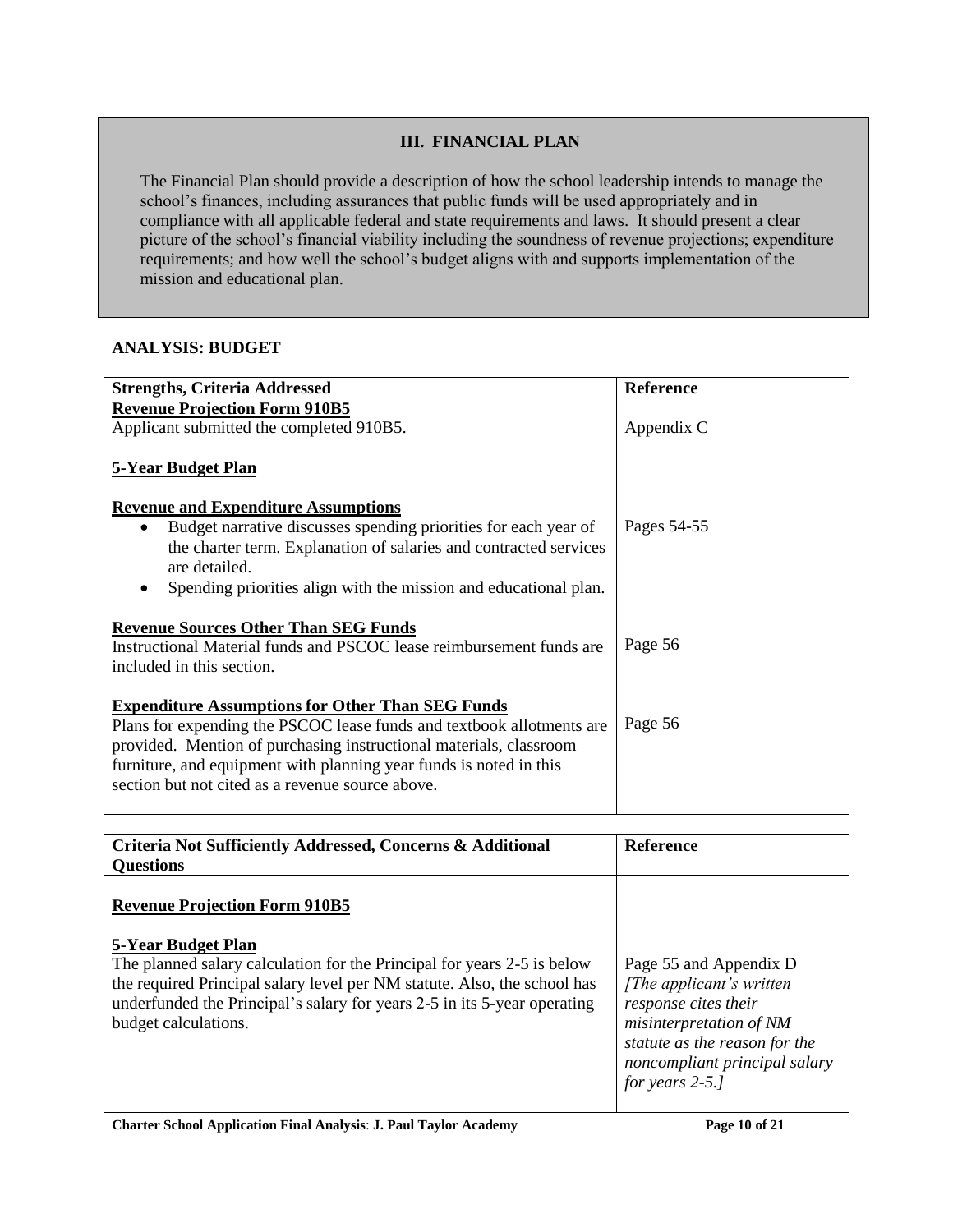### **Revenue and Expenditure Assumptions**

- The operating budget addresses some of the criteria but lacks meaningful detail and requires important additional information about funding for all of the positions identified in the organizational chart. Specifically, the organizational chart identifies additional administrative employee positions that are not funded in the operating budget, i.e., Student Wellness Director, Speech Language Pathologist, and Diagnostician.
- The application does not describe how the school will be able to provide adequate staff for the MS grades' required courses, to include elective courses, and still ensure maintaining class sizes of 20 students only. Clearly defined staffing patterns and scheduling plans for all grades and elective courses are missing.
- Significant detail is lacking to explain how sustaining the budgets for services at the same levels annually (as calculated in this School's 5-year operating budget, Appendix D) will adequately fund the school's needs.

### **Revenue Sources Other Than SEG Funds**

Significant detail and additional important information with regard to other potential funding from federal start-up grant funds, IDEA, Bilingual, Technology, Nutrition Program, Teacher Mentorship, and Title I funding are missing.

### **Expenditure Assumptions for Other Than SEG Funds**

Expenditure assumptions to support potential IDEA, Bilingual, and Title I funds are missing. The expenditure plans for the federal grant planning year funds are underdeveloped.

Pages 55, 60 and Appendix D *[The applicant's written response clarifies the salary for the Student Wellness Director/Health Services Provider. Confusion was created with the two different titles for the same position..]*

Page 60 and Appendix D *[The applicant's written response satisfies the concern.]*

# Pages 54-56

*[The applicant's written response clarifies that increased expenditures are planned for instruction; professional/technical services; and other purchased services for years 1-2; however, expenditures for years 3-5 in these same areas remain the same.]*

# Page 56

*[The applicant's written response provides new information.]*

#### Page 56

*[The applicant's written response provides new information.]*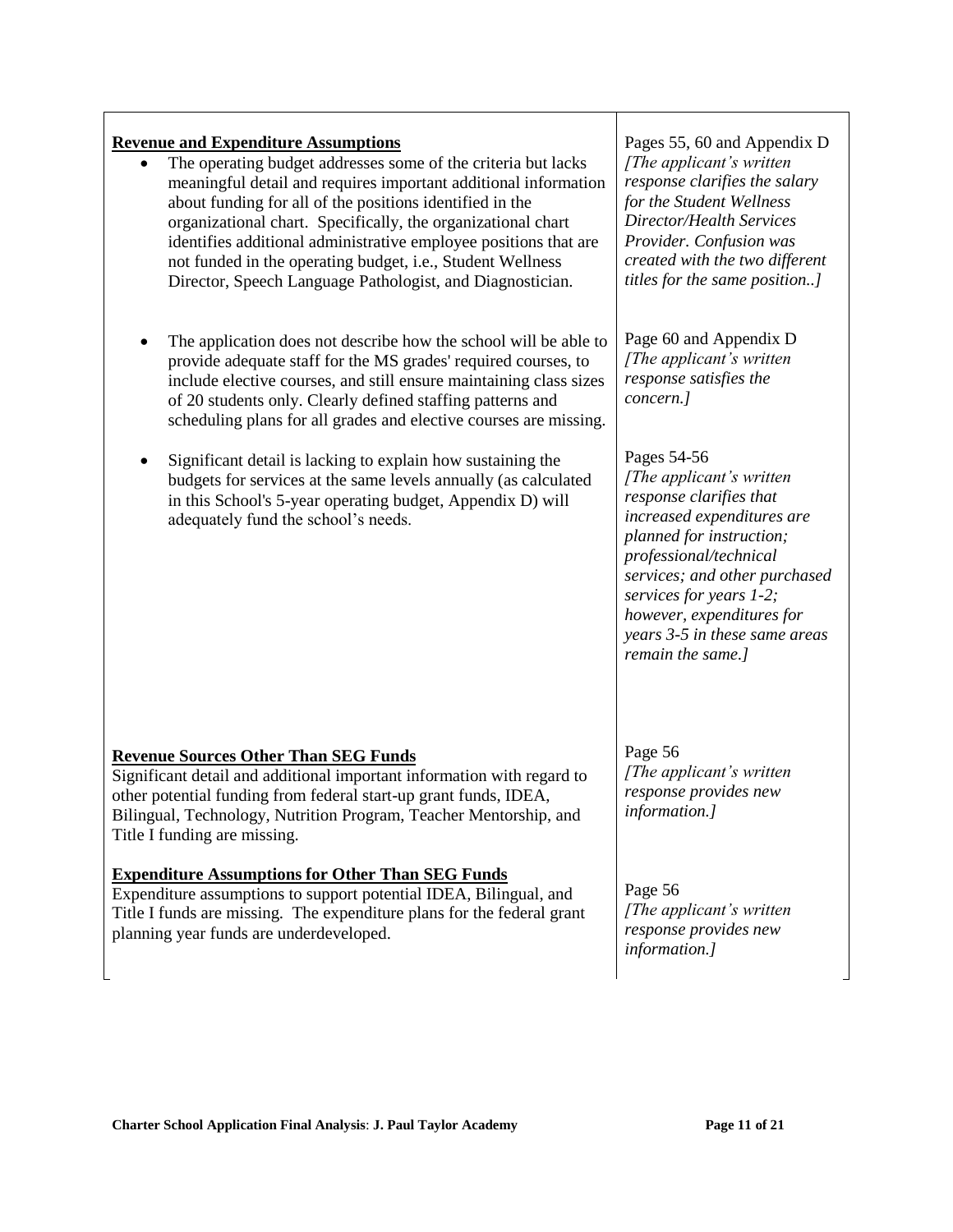## **ANALYSIS: FISCAL MANAGEMENT**

| <b>Strengths, Criteria Addressed</b>                                                                                   | Reference   |
|------------------------------------------------------------------------------------------------------------------------|-------------|
| <b>Fiscal Management Plan</b>                                                                                          |             |
|                                                                                                                        |             |
|                                                                                                                        |             |
| <b>Internal Control Procedures</b>                                                                                     |             |
| Internal control procedures provided address deposit procedures,                                                       |             |
| segregation of check disbursement duties, payroll, safeguarding<br>material items/building keys, and reporting to PED. | Pages 57-58 |
|                                                                                                                        |             |
| <b>Annual Audit of Financial Operations</b>                                                                            |             |
| Compliant auditing procedures are identified.                                                                          |             |
|                                                                                                                        | Page 58     |
|                                                                                                                        |             |

| Criteria Not Sufficiently Addressed, Concerns & Additional             | <b>Reference</b>                                                                                                                           |
|------------------------------------------------------------------------|--------------------------------------------------------------------------------------------------------------------------------------------|
| <b>Ouestions</b>                                                       |                                                                                                                                            |
| <b>Fiscal Management Plan</b>                                          |                                                                                                                                            |
| This section is missing a detailed plan indicating how the school will | Page 57                                                                                                                                    |
| manage its fiscal responsibilities and meet state requirements.        | [The applicant's written]<br>response does not clarify its<br>detailed plan for how the<br>school will manage fiscal<br>responsibilities.] |
| <b>Internal Control Procedures</b>                                     |                                                                                                                                            |
| <b>Annual Audit of Financial Operations</b>                            |                                                                                                                                            |

# **IV. GOVERNANCE /MANAGEMENT PLAN**

The Governance/Management Plan should provide an understanding of how the school will be governed and managed. It should present a clear picture of the school's governance and management practices, what roles and responsibilities various groups and individuals will have, and how those groups will relate to one another. The Plan should outline how decisions are made at the school site, and provide a convincing picture of the school leadership's capacity to successfully operate the school. In addition, the governing body of a charter school is, first and foremost, publicly accountable for student academic performance and the expenditure of public funds.

## **ANALYSIS: GOVERNANCE /MANAGEMENT STRUCTURE**

| <b>Strengths, Criteria Addressed</b>           | Reference |
|------------------------------------------------|-----------|
| Governance and site-based management structure |           |
|                                                |           |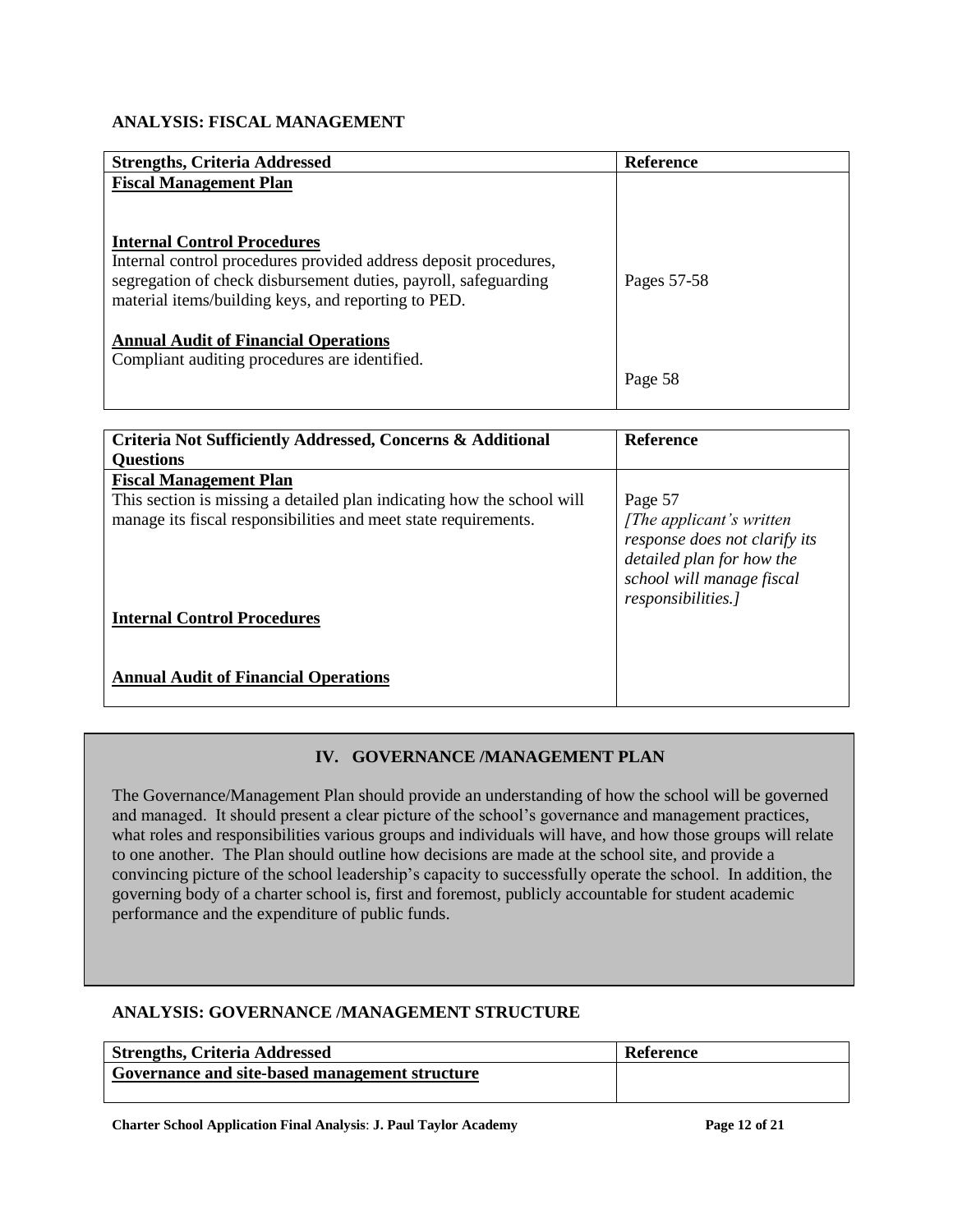| Criteria Not Sufficiently Addressed, Concerns & Additional<br><b>Questions</b> | <b>Reference</b>                                                                                                                 |
|--------------------------------------------------------------------------------|----------------------------------------------------------------------------------------------------------------------------------|
| Governance and site-based management structure                                 |                                                                                                                                  |
| A description of the overall site-based management structure is missing.       | Page 60<br>[The applicant's written]<br>response restates the<br>governing body structure but<br>does not clarify what the site- |
| Organizational chart and narrative description                                 | based management structure<br>will be.]                                                                                          |

# **ANALYSIS: DESCRIPTION OF THE GOVERNING BODY**

| <b>Strengths, Criteria Addressed</b>                                                                                                                                                                                                                                                        | Reference       |
|---------------------------------------------------------------------------------------------------------------------------------------------------------------------------------------------------------------------------------------------------------------------------------------------|-----------------|
| <b>Governing Body policies and procedures</b>                                                                                                                                                                                                                                               |                 |
| Governance Council (GC) membership will be 7-9 members<br>with 5 standing committees.                                                                                                                                                                                                       | Pages 60 and 63 |
| This section reflects a thorough understanding of GC policies<br>$\bullet$<br>and procedures. This section is addressed with specific,<br>comprehensive, and accurate information that shows thorough<br>preparation and presents a clear, realistic picture of how the GC<br>will operate. | Pages 63-71     |
| <b>List of governing body members and qualifications</b>                                                                                                                                                                                                                                    |                 |
| A complete list of all GC members, their backgrounds,<br>experience/expertise, linkages, gender, ethnicity and<br>stakeholder group is included.                                                                                                                                            | Pages 71-74     |
| A matrix to identify qualifications and diversity of the board is<br>٠<br>presented. This section demonstrates thorough preparation and<br>presents clear information.                                                                                                                      |                 |
| <b>Staff, families, and community involvement in governance</b><br>The application states that "the Governance Council will<br>$\bullet$<br>promote active parental/guardian and community involvement<br>through ensuring that its members represent our diverse                           | Page 75         |
| community."<br>Representatives from staff, families and community will be<br>٠<br>invited to be members of GC committees.                                                                                                                                                                   | Page 75         |
| Monthly school newsletters will notify families and staff of GC<br>$\bullet$<br>meeting dates and agenda, and information will also be posted<br>on the school's website and in local newspapers.                                                                                           | Page 75         |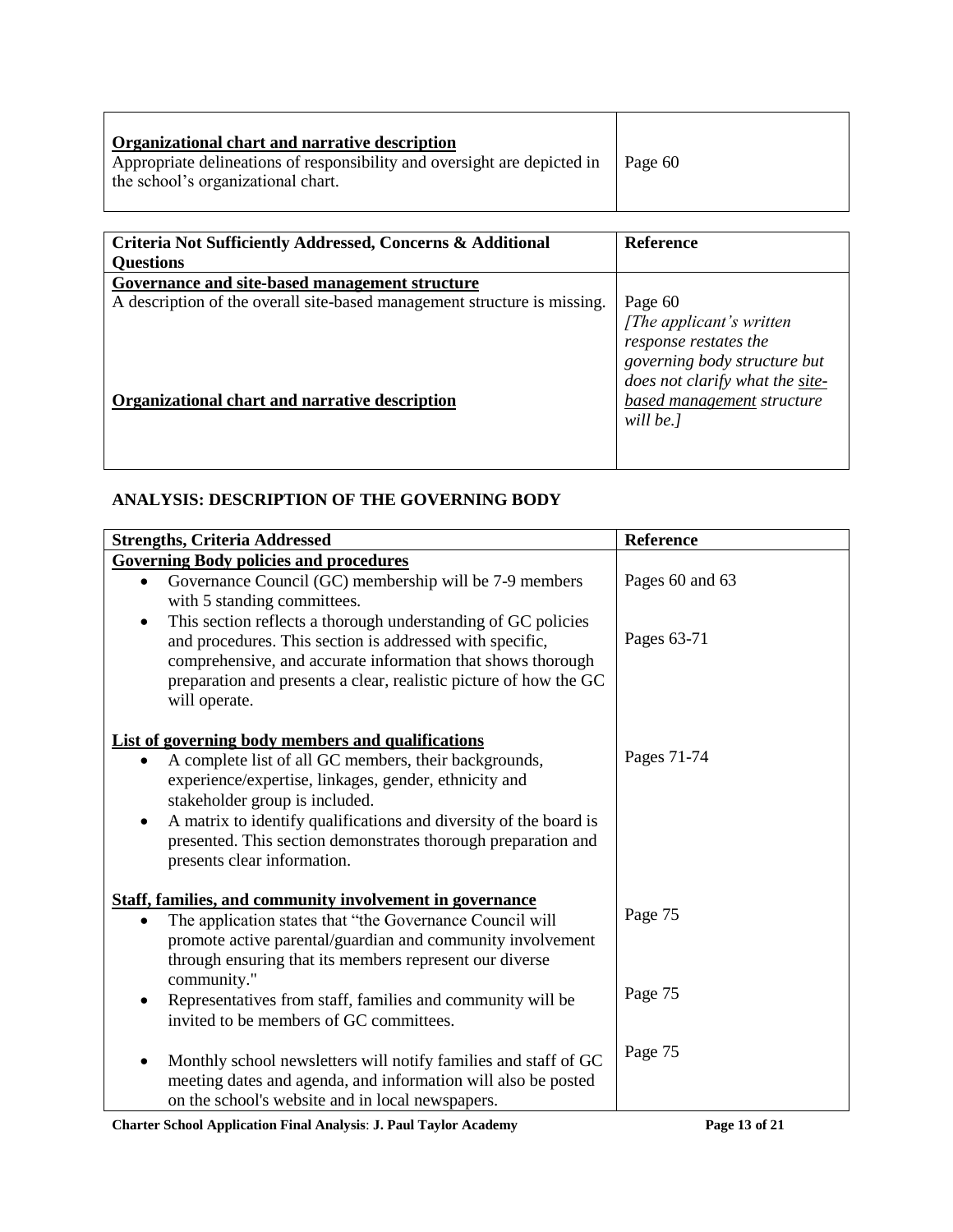# **ANALYSIS: PARTNERSHIPS**

| <b>Strengths, Criteria Addressed</b>                                                                        | Reference |
|-------------------------------------------------------------------------------------------------------------|-----------|
| Partner organization and contact information<br>The application cites that no partnerships are anticipated. | Page 75   |
| Nature and purpose of partnership                                                                           |           |
| Partner organization involvement with school governance                                                     |           |
| Evidence of formal partnership agreement                                                                    |           |

| Criteria Not Sufficiently Addressed, Concerns & Additional<br><b>Questions</b>                                                                                                                                                                                                                                                                                                                                                                                                                                                                                                                                                                                                                                                                                                                                                                                                                                                                                                                                                                              | Reference                                                                                                                                                    |
|-------------------------------------------------------------------------------------------------------------------------------------------------------------------------------------------------------------------------------------------------------------------------------------------------------------------------------------------------------------------------------------------------------------------------------------------------------------------------------------------------------------------------------------------------------------------------------------------------------------------------------------------------------------------------------------------------------------------------------------------------------------------------------------------------------------------------------------------------------------------------------------------------------------------------------------------------------------------------------------------------------------------------------------------------------------|--------------------------------------------------------------------------------------------------------------------------------------------------------------|
| Partner organization and contact information<br>Substantial concerns are raised that evidence of partnerships with<br>(1) NMSU's College of Arts and Sciences and (2) Department of<br>Human Performance, Dance, and Recreation for the delivery of JTPA's<br>art, music, and PE classes/programs has been provided within the<br>application but not been identified in this section. Significant<br>information is missing to explain how the school could teach these<br>classes without these partnerships. Specifically,<br>The College of Arts and Sciences letter presents "a plan by the<br>➤<br>Music Department in the J. Paul Taylor Academy" and further<br>states "we have student resources who could teach general<br>music classes to grades K-8 on a rotating basis."<br>The Department of Human Performance, Dance and Recreation<br>➤<br>letter states, "We believe that such a partnership will provide<br>our pre-service teachers with excellent opportunities to gain<br>valuable experience working in physical activity settings." | Pages 26-27 and 75<br>[The applicant's written]<br>response satisfies the<br>concern.]                                                                       |
| <b>Nature and purpose of partnership</b>                                                                                                                                                                                                                                                                                                                                                                                                                                                                                                                                                                                                                                                                                                                                                                                                                                                                                                                                                                                                                    |                                                                                                                                                              |
| Partner organization involvement with school governance                                                                                                                                                                                                                                                                                                                                                                                                                                                                                                                                                                                                                                                                                                                                                                                                                                                                                                                                                                                                     |                                                                                                                                                              |
| <b>Evidence of formal partnership agreement</b><br>It is not clear that the persons who signed the partnership letters are in<br>positions of authority to sign formal agreement letters/documents that<br>would bind NMSU to the purported partnerships identified in the<br>application.                                                                                                                                                                                                                                                                                                                                                                                                                                                                                                                                                                                                                                                                                                                                                                  | Pages 26-27<br>[The applicant's written<br>response does not clarify that<br>the partnership letters are<br>signed by persons in positions<br>of authority.] |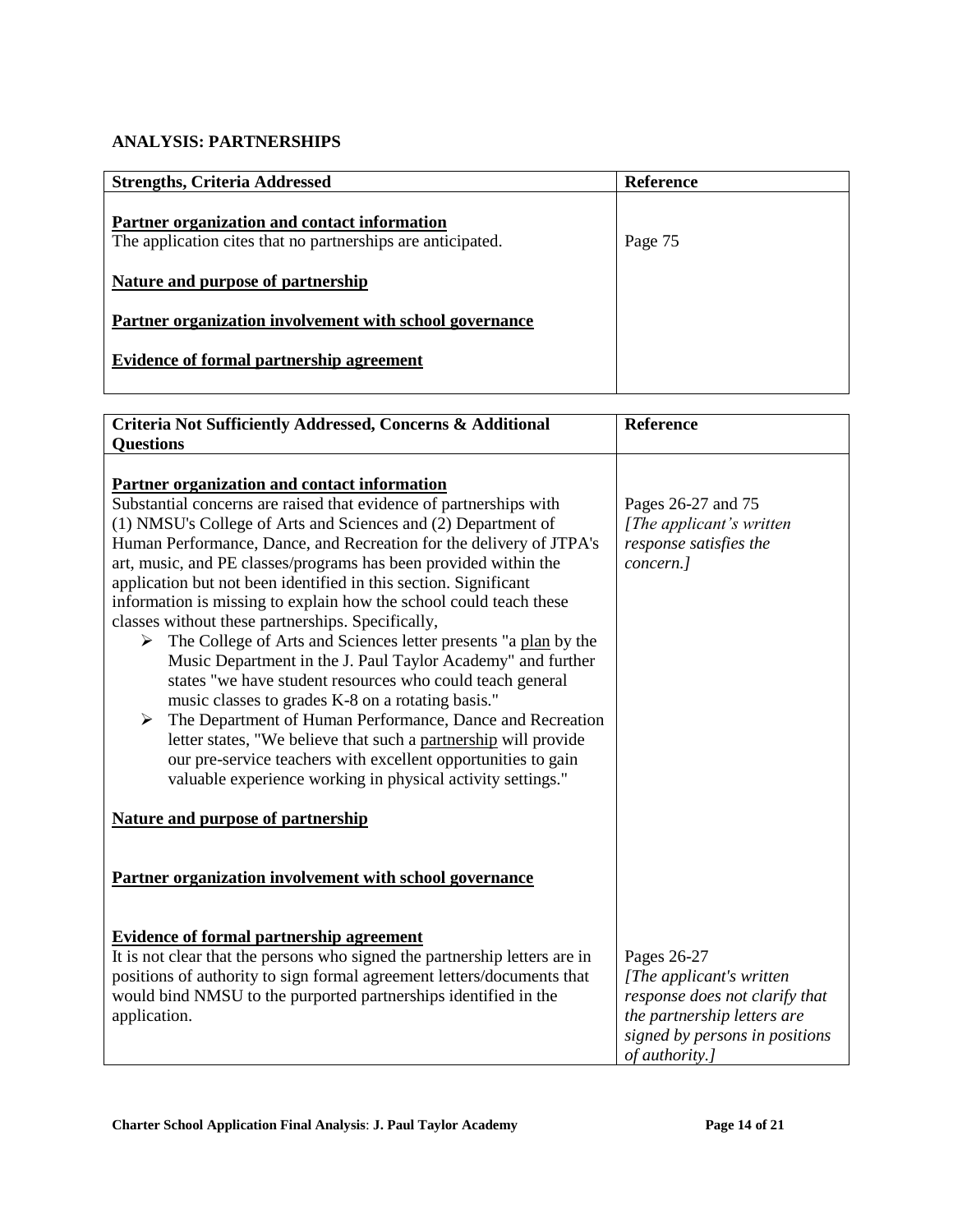# **ANALYSIS: SCHOOL ORGANIZATIONAL STRUCTURE**

| <b>Strengths, Criteria Addressed</b>                                          | Reference   |
|-------------------------------------------------------------------------------|-------------|
| Job descriptions for all organizational chart positions                       |             |
|                                                                               |             |
| Years 1-5 staffing plan with pupil-teacher ratio supporting                   |             |
| educational plan                                                              |             |
| Year 1 staffing plan includes 7 teachers (1 for each grade) plus<br>$\bullet$ |             |
| a SPED Lead, a Health Services Provider/Nurse/Physical and                    | Page 83     |
| Mental Health Instructor, 5 EAs, 1 Principal, 1 Secretary, and 1              |             |
| Custodian.                                                                    |             |
| Pupil/Teacher ratio will not exceed 20:1 with all certified<br>$\bullet$      | Page 83     |
| teaching staff and 15:1 with all certified and classified teaching            |             |
| staff.                                                                        |             |
| Years 2-3 staffing are provided and include increased services<br>٠           | Pages 84-85 |
| contracts to support the project-based learning program. Years                |             |
| 4-5 staffing reflect no staffing changes.                                     |             |

| Criteria Not Sufficiently Addressed, Concerns & Additional<br><b>Ouestions</b>                                                                                                                         | Reference                                                                                                                                                                                                                                                                 |
|--------------------------------------------------------------------------------------------------------------------------------------------------------------------------------------------------------|---------------------------------------------------------------------------------------------------------------------------------------------------------------------------------------------------------------------------------------------------------------------------|
| Job descriptions for all organizational chart positions<br>This section addresses some of the criteria but lacks meaningful detail<br>and requires important additional information to be complete.    |                                                                                                                                                                                                                                                                           |
| Substantial concerns are raised that:<br>The key roles and responsibilities and the "Duties" listing for<br>$\bullet$<br>the Head Administrator position fail to include all<br>staff/employee hiring. | Page 75 and 77-78<br>[The applicant's written<br>response concurs that this<br>omission should be included in<br>the Head Administrator's<br>Duties.]                                                                                                                     |
| A new position titled "Student Health Coordinator" is cited in<br>this section; however, this position is not found on the<br>organizational chart nor funded in the operational budget.               | Pages 76, 60, and Appendix D<br>[The applicant's written]<br>response cites the use of<br>various names for the same<br>position; Student Health<br>Coordinator is the preferred<br>title for the "Student Wellness<br>Director."]                                        |
| Employee job descriptions for the Student Wellness Director,<br>Speech Language Pathologist, and Diagnostician are missing.                                                                            | Pages 77-83 and 60<br>The applicant's written<br>response notes the incorrect<br>title being used for the Student<br>Health Coordinator. However,<br>the response fails to address<br>the omission of the Speech<br>Language Pathologist and<br>Diagnostician positions.] |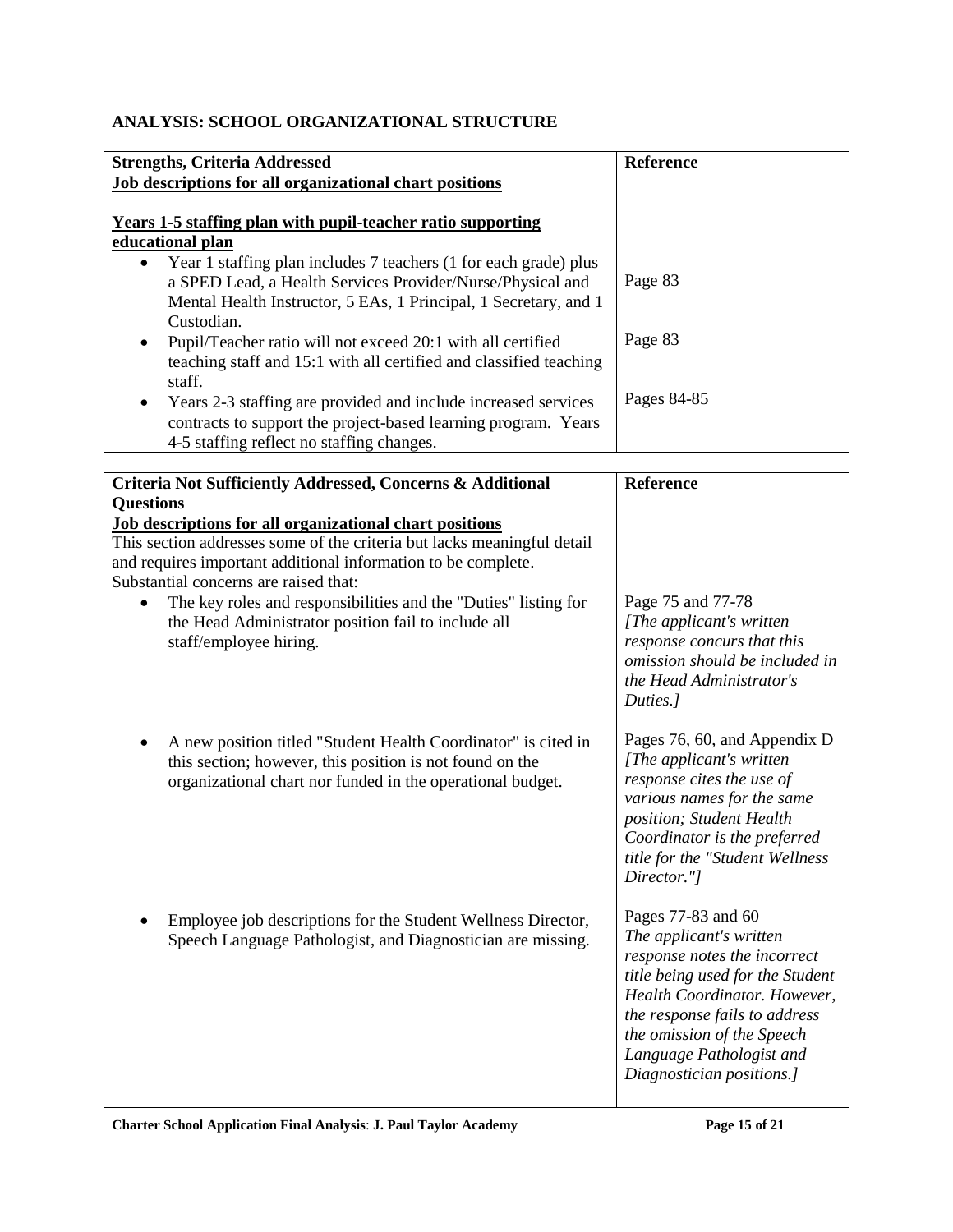| Identification of who will be responsible for and will who<br>implement HR duties for the school is missing.                                                                                                                                                                                                                                                                                                                                                                                                                                                                                                                                                          | Pages 77-83<br>[The applicant's written]<br>response satisfies the<br>concern.] |
|-----------------------------------------------------------------------------------------------------------------------------------------------------------------------------------------------------------------------------------------------------------------------------------------------------------------------------------------------------------------------------------------------------------------------------------------------------------------------------------------------------------------------------------------------------------------------------------------------------------------------------------------------------------------------|---------------------------------------------------------------------------------|
| <b>Years 1-5 staffing plan with pupil-teacher ratio supporting</b>                                                                                                                                                                                                                                                                                                                                                                                                                                                                                                                                                                                                    |                                                                                 |
| educational plan                                                                                                                                                                                                                                                                                                                                                                                                                                                                                                                                                                                                                                                      |                                                                                 |
| Substantial concern is raised that compliance with NM teacher<br>licensure and certification requirements will be met for all<br>student instruction for "other contracted services (that) include<br>those provided by the experienced physical education and<br>music professionals hired to oversee the practicum students to<br>be provided by these (NMSU) departments to serve the children<br>at the school." The application fails to describe the staffing<br>plans for PE, Art, and Music classes/programs for all grade<br>levels and the specific roles/responsibilities that will be<br>assumed by NMSU "professionals" and the pre-service<br>teachers. | Page 84<br>[The applicant's written]<br>response satisfies the<br>concern.]     |
| It is not made clear how the addition of only 1 teacher per grade<br>$\bullet$<br>level per year for grades 7 and 8 in years 2-5 will adequately<br>meet course/program requirements as well as the requirement<br>for fully licensed teachers for each course in a secondary<br>program. The staffing plan is underdeveloped relative to the<br>MS programs to be added in years 2-5 and no schedule is<br>provided.                                                                                                                                                                                                                                                 | Pages 84-85<br>[The applicant's written]<br>response satisfies the<br>concern.] |

# **ANALYSIS: EMPLOYEE RELATIONS**

| <b>Strengths, Criteria Addressed</b>                                                                                                                                                                                                                                              | <b>Reference</b> |
|-----------------------------------------------------------------------------------------------------------------------------------------------------------------------------------------------------------------------------------------------------------------------------------|------------------|
| <b>School's personnel policies and procedures</b>                                                                                                                                                                                                                                 |                  |
| Employment relationships depicted in the application describe a<br>positive, safe work environment that provides appropriate due<br>process to employees.                                                                                                                         | Pages 85-89      |
| Specific terms of employment included in this section address:<br>background checks and certification/licensure, mentorship,<br>safety/support, leaves, insurance, sexual harassment, conflict of<br>interest, reduction in force, resignation, retaliation, and<br>reassignment. | Pages 85-89      |
| Proposed salary schedules for all employees                                                                                                                                                                                                                                       |                  |
| Proposed Salary schedules for Levels 1-3 teachers and Certified<br>Instructional Staff Levels 1-3 are provided.<br>Salary schedules comply with state minimum salary<br>٠<br>requirements of the NM School Personnel Act for these<br>employees.                                  | Pages 89-91      |
| <b>Evaluation process for staff</b>                                                                                                                                                                                                                                               |                  |
| Application demonstrates an understanding of the state required<br>process for evaluating the head administrator.                                                                                                                                                                 | Pages 92-93      |

**Charter School Application Final Analysis**: **J. Paul Taylor Academy Page 16 of 21**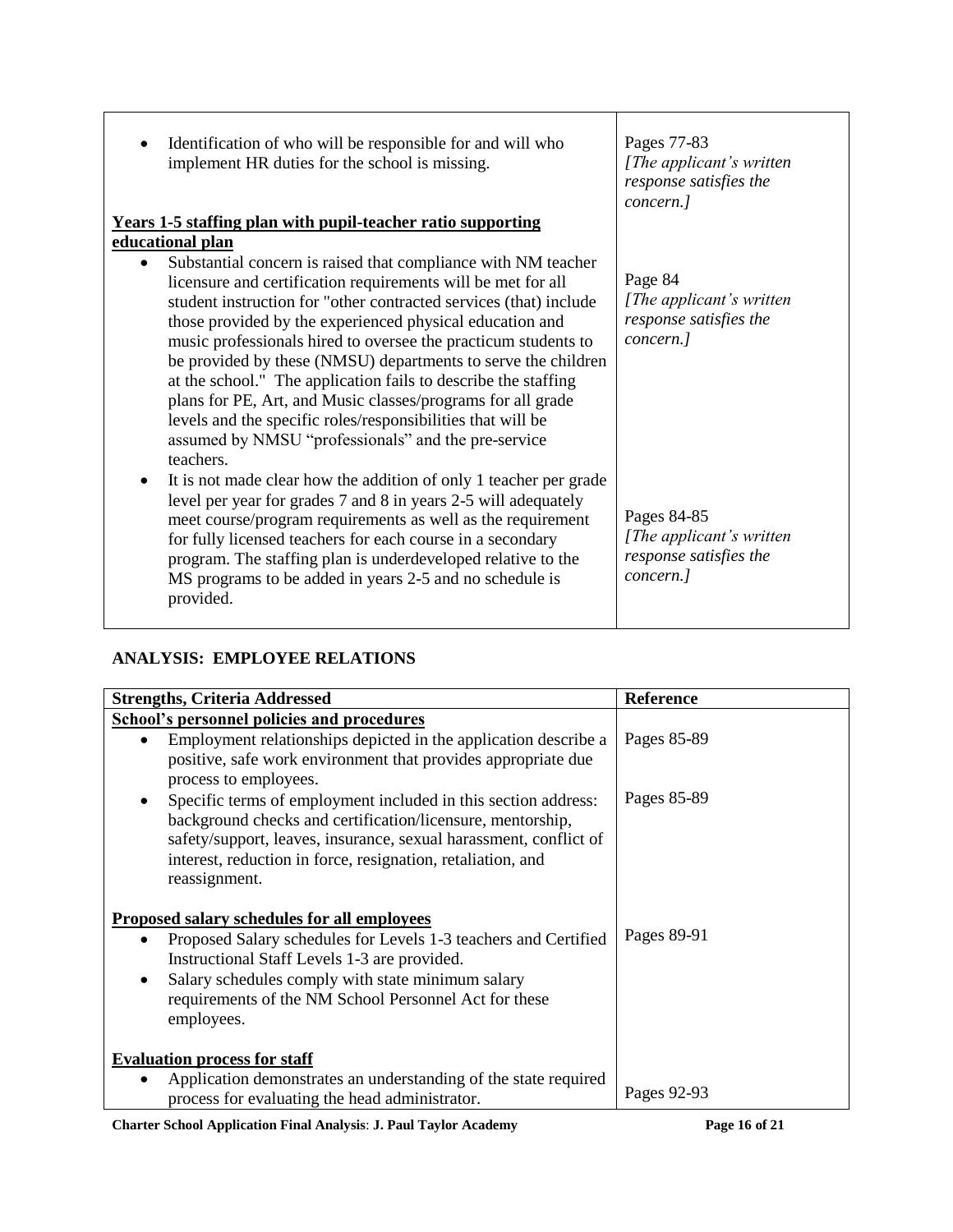| Head Administrator will follow a process in compliance with<br>$\bullet$<br>the NM Personnel Act and 3-tier licensure framework to<br>observe and evaluate staff.<br>Professional Development plans will be created within 40 days<br>$\bullet$<br>of the start of school based on the nine teacher competencies. |             |
|-------------------------------------------------------------------------------------------------------------------------------------------------------------------------------------------------------------------------------------------------------------------------------------------------------------------|-------------|
| <b>Staff discipline process</b><br>Plans for progressive discipline (including the development of a growth<br>plan, if necessary) are described.                                                                                                                                                                  | Pages 92-93 |

| Criteria Not Sufficiently Addressed, Concerns & Additional<br><b>Questions</b>                                                                                                                                                                | Reference                                                                                                                                                                                                                                                                                                                                                                      |
|-----------------------------------------------------------------------------------------------------------------------------------------------------------------------------------------------------------------------------------------------|--------------------------------------------------------------------------------------------------------------------------------------------------------------------------------------------------------------------------------------------------------------------------------------------------------------------------------------------------------------------------------|
| <b>School's personnel policies and procedures</b>                                                                                                                                                                                             |                                                                                                                                                                                                                                                                                                                                                                                |
| This section indicates that a mentor will not be assigned to all new<br>teachers until "after its (the school's) first year of operation." This is<br>noncompliant with NM statutory requirements for the required Teacher<br>Mentor Program. | Page 86<br>[The applicant's written]<br>response provides new<br>information.]                                                                                                                                                                                                                                                                                                 |
| <b>Proposed salary schedules for all employees</b><br>The principal salary schedule is not provided.                                                                                                                                          | Page 91<br>[The applicant's written]<br>response specifies that the<br>principal's salary was<br>purposely omitted.]                                                                                                                                                                                                                                                           |
| According to the 5-year operating budget, the principal salary<br>for years 2-5 is noncompliant with NM statute.                                                                                                                              | Appendix D<br>[The applicant's written]<br>response cites their<br>misinterpretation of NM<br>statute as the reason for the<br>noncompliant principal salary<br>for years 2-5. The applicant<br>further cites its plan to transfer<br>funds to meet the statutory<br>requirement of paying the MS<br>principal salary rate plus<br>benefits for years 2-5 to be<br>compliant.] |
| <b>Evaluation process for staff</b>                                                                                                                                                                                                           |                                                                                                                                                                                                                                                                                                                                                                                |
| <b>Staff discipline process</b>                                                                                                                                                                                                               |                                                                                                                                                                                                                                                                                                                                                                                |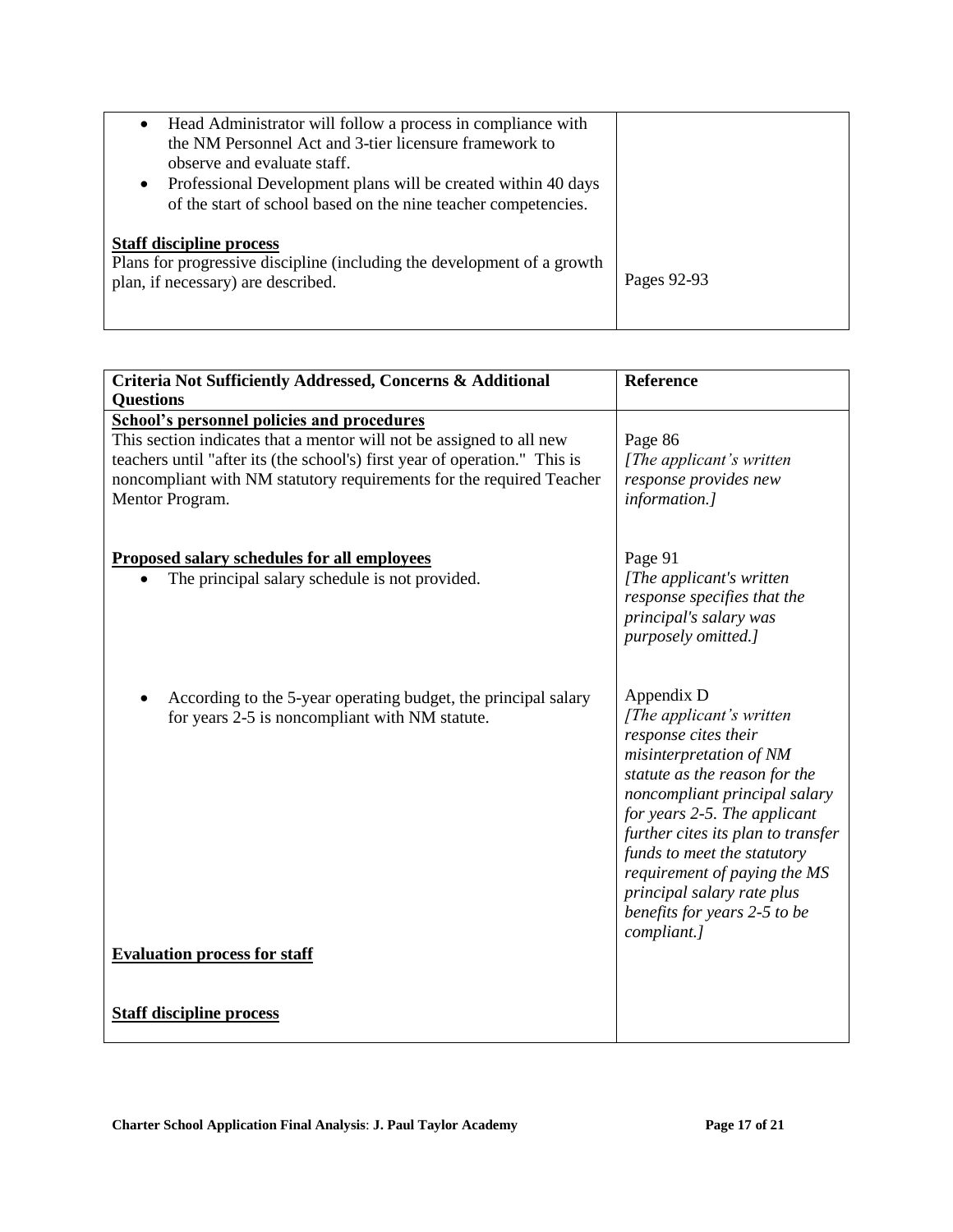# **ANALYSIS: STUDENT ENROLLMENT PROCEDURES AND DISCIPLINE POLICY**

| <b>Strengths, Criteria Addressed</b>                                                                                                                                                                               | Reference  |
|--------------------------------------------------------------------------------------------------------------------------------------------------------------------------------------------------------------------|------------|
| School enrollment policies and procedures                                                                                                                                                                          |            |
| <b>Description of lottery process</b><br>Compliant procedures for holding the school's lottery the end of May<br>2010 after the enrollment periods are cited.<br>Description of proposed student discipline policy | Page 94    |
| Proposed student discipline procedures (appendix)                                                                                                                                                                  |            |
| Student discipline policy is an exact replica of what is in the previous                                                                                                                                           | Appendix B |
| "Description of proposed student discipline policy" section.                                                                                                                                                       |            |

| Criteria Not Sufficiently Addressed, Concerns & Additional              | <b>Reference</b>                |
|-------------------------------------------------------------------------|---------------------------------|
| <b>Questions</b>                                                        |                                 |
| <b>School enrollment policies and procedures</b>                        |                                 |
| The process of having early and late enrollments does not demonstrate   | Page 93                         |
| that the school will ensure clear, timely communication of the number   | [The applicant's written]       |
| of available slots to parents/guardians/public. This is missing in the  | response does not address       |
| application.                                                            | their plans to communicate the  |
|                                                                         | number of available slots prior |
| <b>Description of lottery process</b>                                   | to conducting their lottery.    |
|                                                                         |                                 |
|                                                                         |                                 |
| Description of proposed student discipline policy                       |                                 |
| The application presents the basic tenets of the Love and Logic         | Pages 94-95 and Appendix B      |
| philosophy and practices to implement this approach. However, this      | [The applicant's written]       |
| description does not provide rules of conduct that specify unacceptable | response satisfies the          |
| behavior and consequences. Substantial concerns are raised that this    | concern.]                       |
| plan is compliant with NMAC 6.11.1.                                     |                                 |
|                                                                         |                                 |
|                                                                         |                                 |
| <b>Proposed student discipline procedures (appendix)</b>                |                                 |
|                                                                         |                                 |

# **ANALYSIS: FACILITIES – IF "NO"**

| <b>Strengths, Criteria Addressed</b>                                                                                                                                                                                                     | <b>Reference</b> |
|------------------------------------------------------------------------------------------------------------------------------------------------------------------------------------------------------------------------------------------|------------------|
| Explanation of needs of a facility that will support educational plan                                                                                                                                                                    |                  |
| Detailed descriptions of the school's facilities needs are<br>$\bullet$<br>presented in tables that specify space needs for each grade level<br>and room of the school in the first year of operation and at full<br>capacity in year 5. | Pages 96-97      |
| A proposed school location is also identified -- a former private<br>$\bullet$<br>school with 11,814 square feet, 3 small portables, and a<br>cafeteria in an adjacent building is described. A floor plan of                            | Pages 97-98      |

**Charter School Application Final Analysis**: **J. Paul Taylor Academy Page 18 of 21**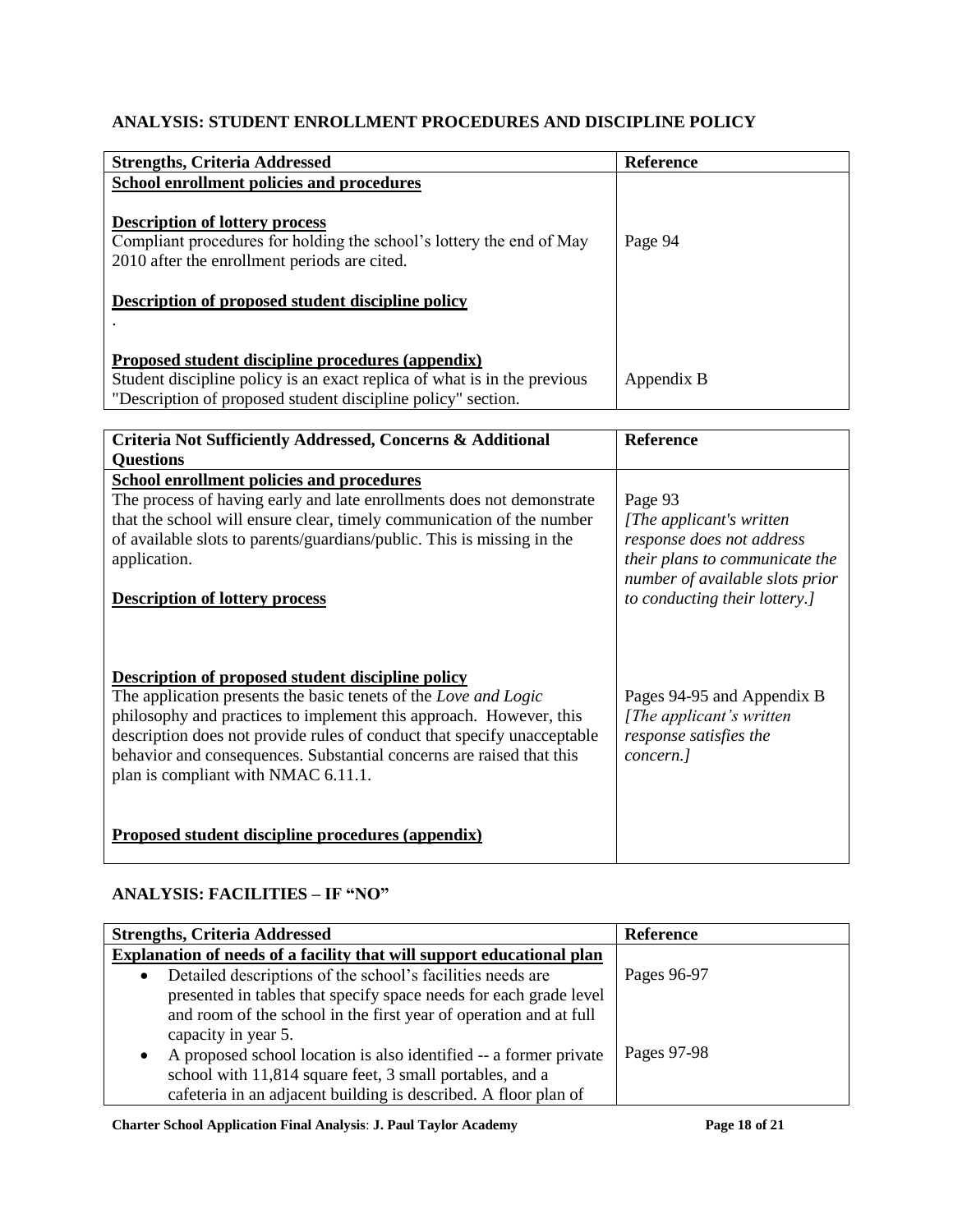| this facility is provided. The application explains how this<br>facility could suffice for the projected student population in the<br>first few years.                                                                                                                                                                                                                                                                         |                    |
|--------------------------------------------------------------------------------------------------------------------------------------------------------------------------------------------------------------------------------------------------------------------------------------------------------------------------------------------------------------------------------------------------------------------------------|--------------------|
| Reasonable plan to identify and secure an adequate facility<br>A feasible, reasonable plan for identifying and securing an adequate<br>facility is described.                                                                                                                                                                                                                                                                  | Page 97            |
| <b>Proposed capital outlay needs</b><br>The school would apply for capital outlay funds during any<br>$\bullet$<br>cycle that funding is made available dependent upon the<br>school's eligibility.<br>The school plans to move into their own building by year 3 and<br>$\bullet$<br>would request funds for construction, playground equipment,<br>improving energy efficiency and/or to become ADA and safety<br>compliant. | Page 99<br>Page 99 |

| Criteria Not Sufficiently Addressed, Concerns & Additional            | <b>Reference</b>          |
|-----------------------------------------------------------------------|---------------------------|
| <b>Questions</b>                                                      |                           |
| Explanation of needs of a facility that will support educational plan |                           |
| The application does not explain how only one classroom will be       | Page 97                   |
| adequate to meet classroom space needs for middle school              | [The applicant's written] |
| courses/programs, particularly when implementing elective courses.    | response satisfies the    |
|                                                                       | concern.]                 |
| Reasonable plan to identify and secure an adequate facility           |                           |
| <b>Proposed capital outlay needs</b>                                  |                           |

# **ANALYSIS: OTHER STUDENT SERVICES**

| <b>Strengths, Criteria Addressed</b>                                                                                                                                                                                                                                                                                    | <b>Reference</b> |
|-------------------------------------------------------------------------------------------------------------------------------------------------------------------------------------------------------------------------------------------------------------------------------------------------------------------------|------------------|
| <b>Transportation</b>                                                                                                                                                                                                                                                                                                   |                  |
| During the first year, the school will not provide transportation to<br>students other than for those with an IEP indicating the need. If<br>transportation is necessary in the following years, the school plans to<br>coordinate services with LCPS and the current school bus company.                               | Page 99          |
| <b>Food Services</b>                                                                                                                                                                                                                                                                                                    |                  |
| The applicant plans to offer full cafeteria services if they obtain<br>$\bullet$<br>a facility that already has a cafeteria facility. The school is<br>applying to participate in the Provision 2 National School<br>Lunch Act program.<br>An alternate plan is identified if the facility does not have a<br>$\bullet$ | Page 99          |
| cafeteria; students would bring their lunches in year 1 and then<br>the school may contract with ARAMARK food services in the<br>following years to provide sack lunches for those students<br>eligible for free and reduced lunches. Other students would                                                              | Page 99          |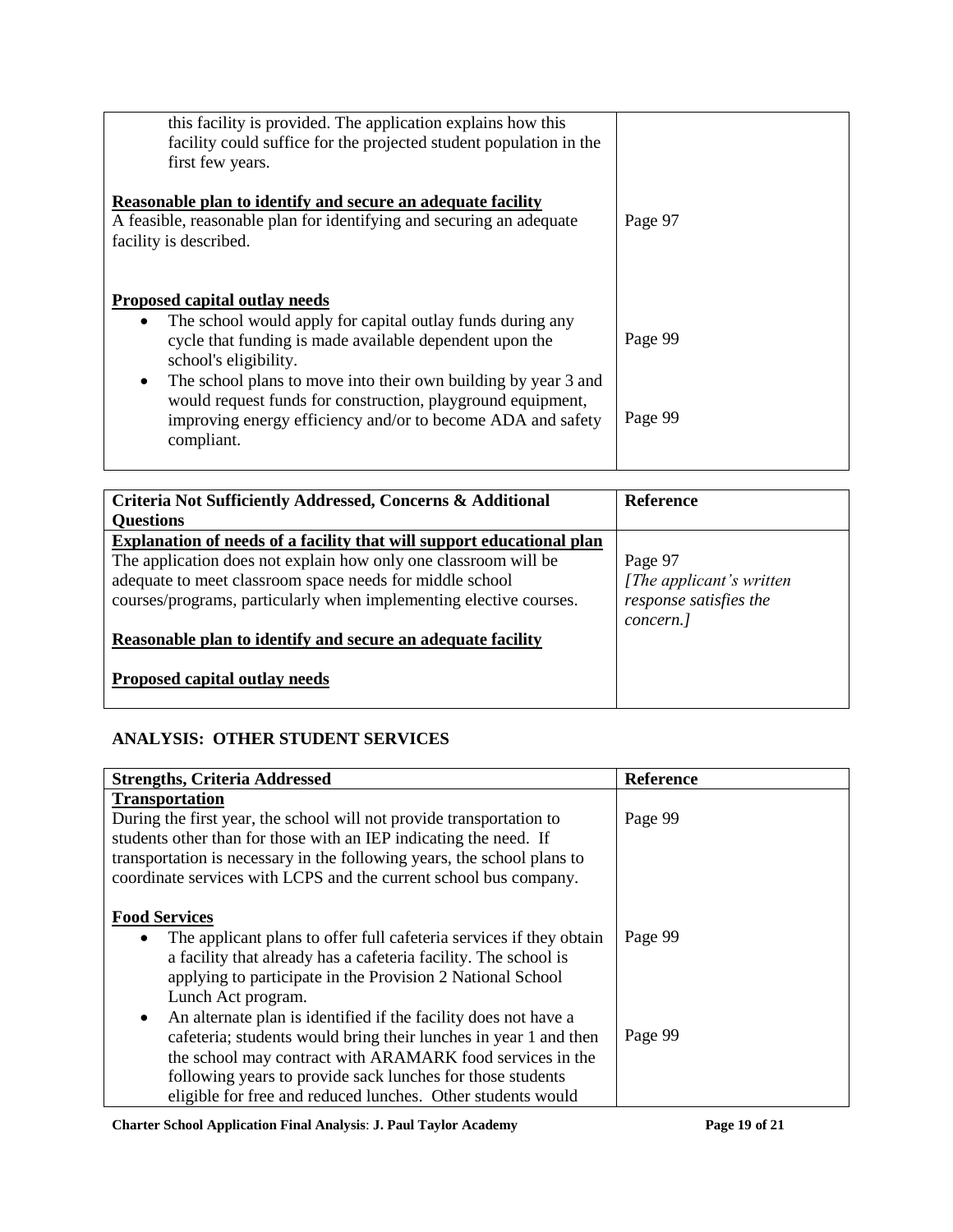| bring their own lunches                                                                                                                                                                                                                                                                                                                  |                    |
|------------------------------------------------------------------------------------------------------------------------------------------------------------------------------------------------------------------------------------------------------------------------------------------------------------------------------------------|--------------------|
| <b>Student access to other services</b><br>The school will contract for counseling services. A potential<br>$\bullet$<br>contractor in Las Cruces was identified (Families and Youth<br>Incorporated).<br>The school has budgeted for a full-time Student Health<br>$\bullet$<br>Coordinator, RN, who has student counseling experience. | Page 99<br>Page 99 |

| Criteria Not Sufficiently Addressed, Concerns & Additional<br><b>Questions</b>                                                                | <b>Reference</b>                                                               |
|-----------------------------------------------------------------------------------------------------------------------------------------------|--------------------------------------------------------------------------------|
| <b>Transportation</b>                                                                                                                         |                                                                                |
| <b>Food Services</b>                                                                                                                          |                                                                                |
| <b>Student access to other services</b>                                                                                                       |                                                                                |
| Meaningful detail is lacking to address how student academic and<br>career counseling needs, to include <i>Next Step Plans</i> , will be met. | Page $100$<br>[The applicant's written]<br>response satisfies the<br>concern.] |

# **V. REQUIREMENTS**

The Requirements section of the application addresses the necessary arrangements that school leaders must make to define the respective legal liability and responsibility of the governing body and the Public Education Department. These requirements include, but are not limited to, securing appropriate insurance coverage and identifying waivers that will be sought by the school from the Public Education Department.

# **ANALYSIS: LEGAL LIABILITY AND INSURANCE COVERAGE**

| <b>Strengths, Criteria Addressed</b>                                     | Reference |
|--------------------------------------------------------------------------|-----------|
| Statement of public school insurance authority coverage                  |           |
| participation                                                            |           |
| Statement provided indicating compliance with all applicable rules, and  | Page 101  |
| projected insurance cost is provided. School will promote safe practices |           |
| and maintaining a safe environment.                                      |           |

# **ANALYSIS: WAIVERS**

| <b>Strengths, Criteria Addressed</b>                      | Reference |
|-----------------------------------------------------------|-----------|
| List of waivers that will be requested from PED           |           |
| The school will implement 100% discretion when purchasing | Page 101  |
| instructional materials.                                  |           |
|                                                           |           |